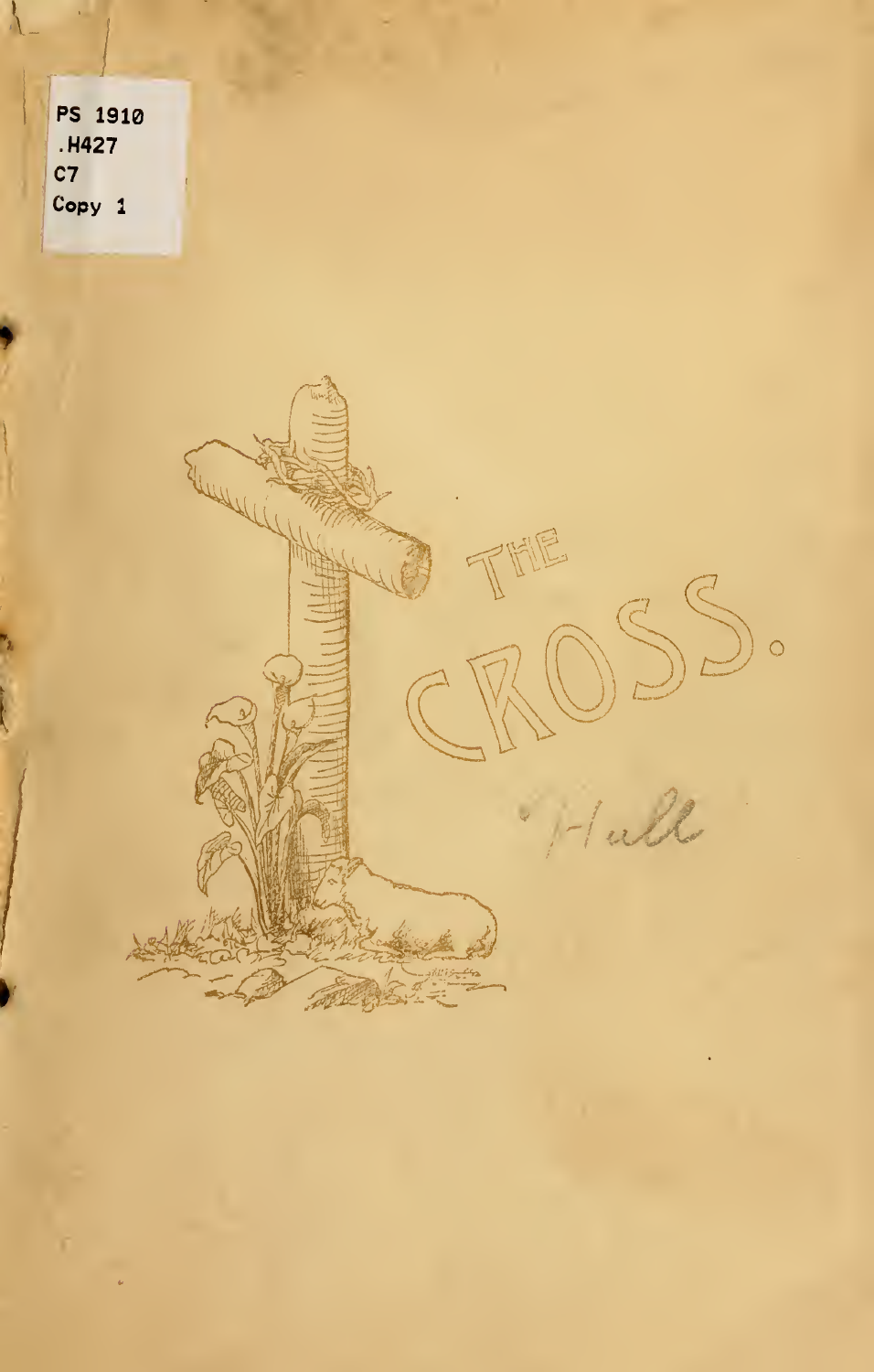# LIBRARY OF CONGRESS. Chun. 33 Copyright Do. Shelf UNITED STATES OF AMERICA.

 $\overline{\phantom{a}}$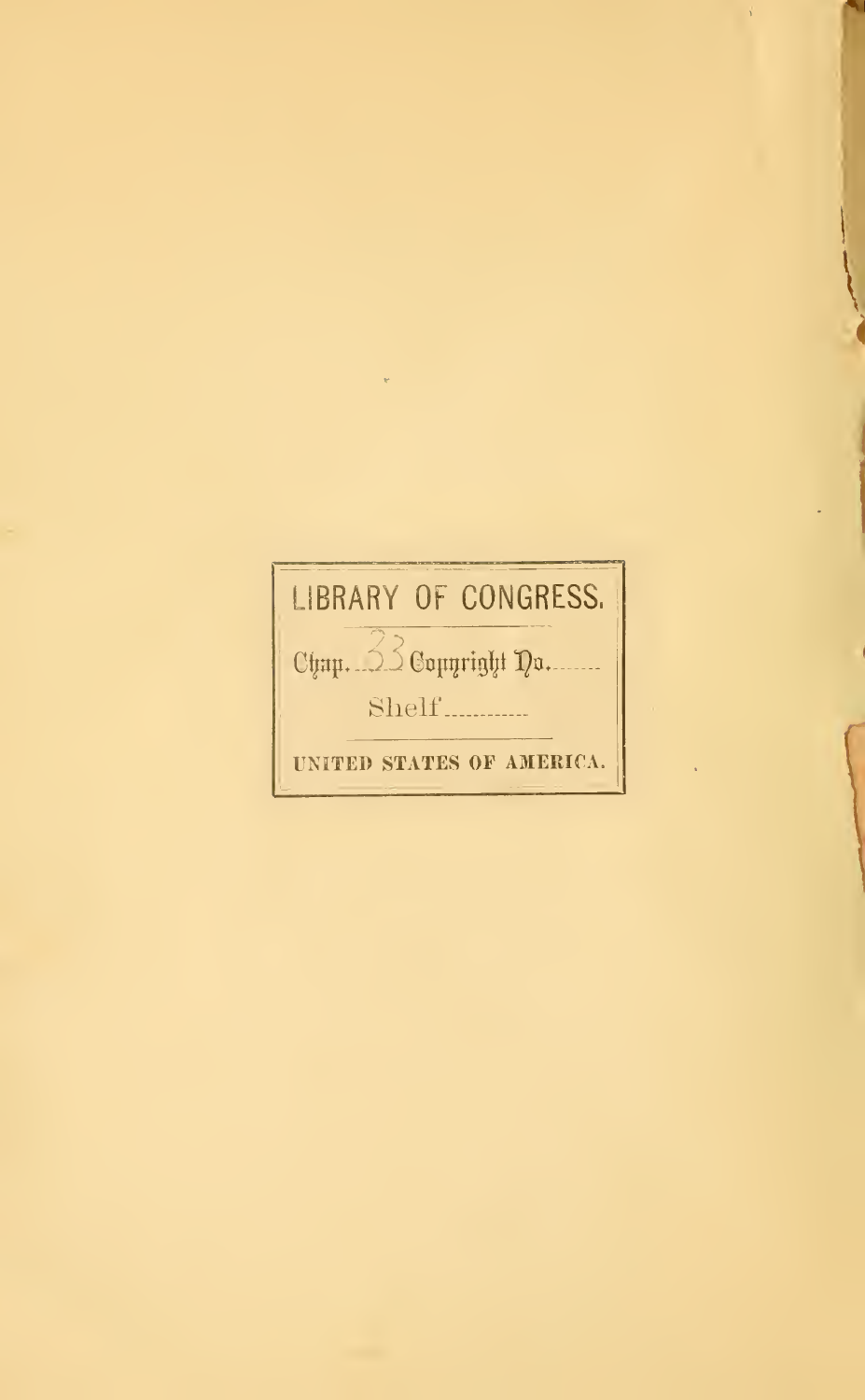$\sim$ 

 $\frac{1}{\alpha}$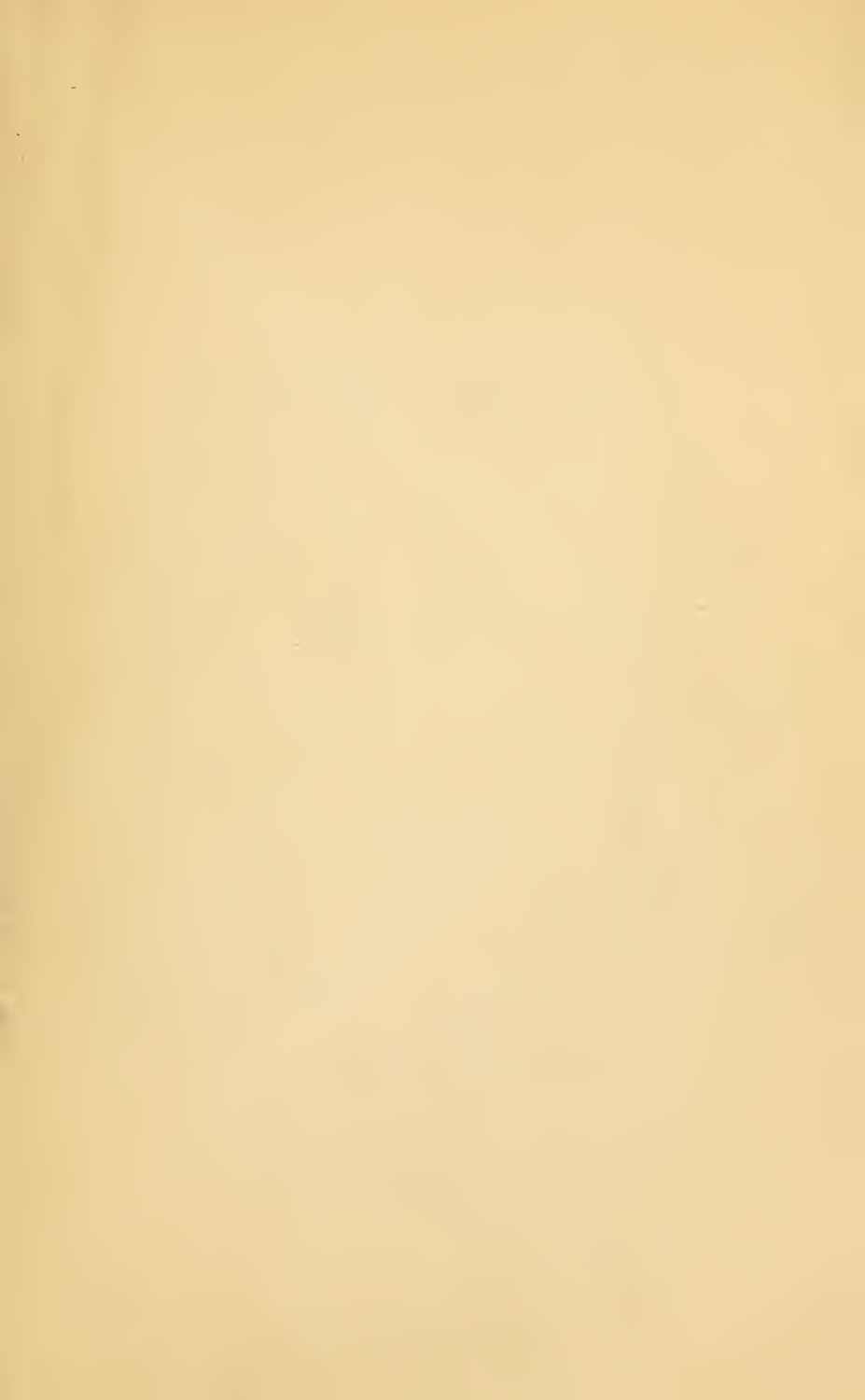l,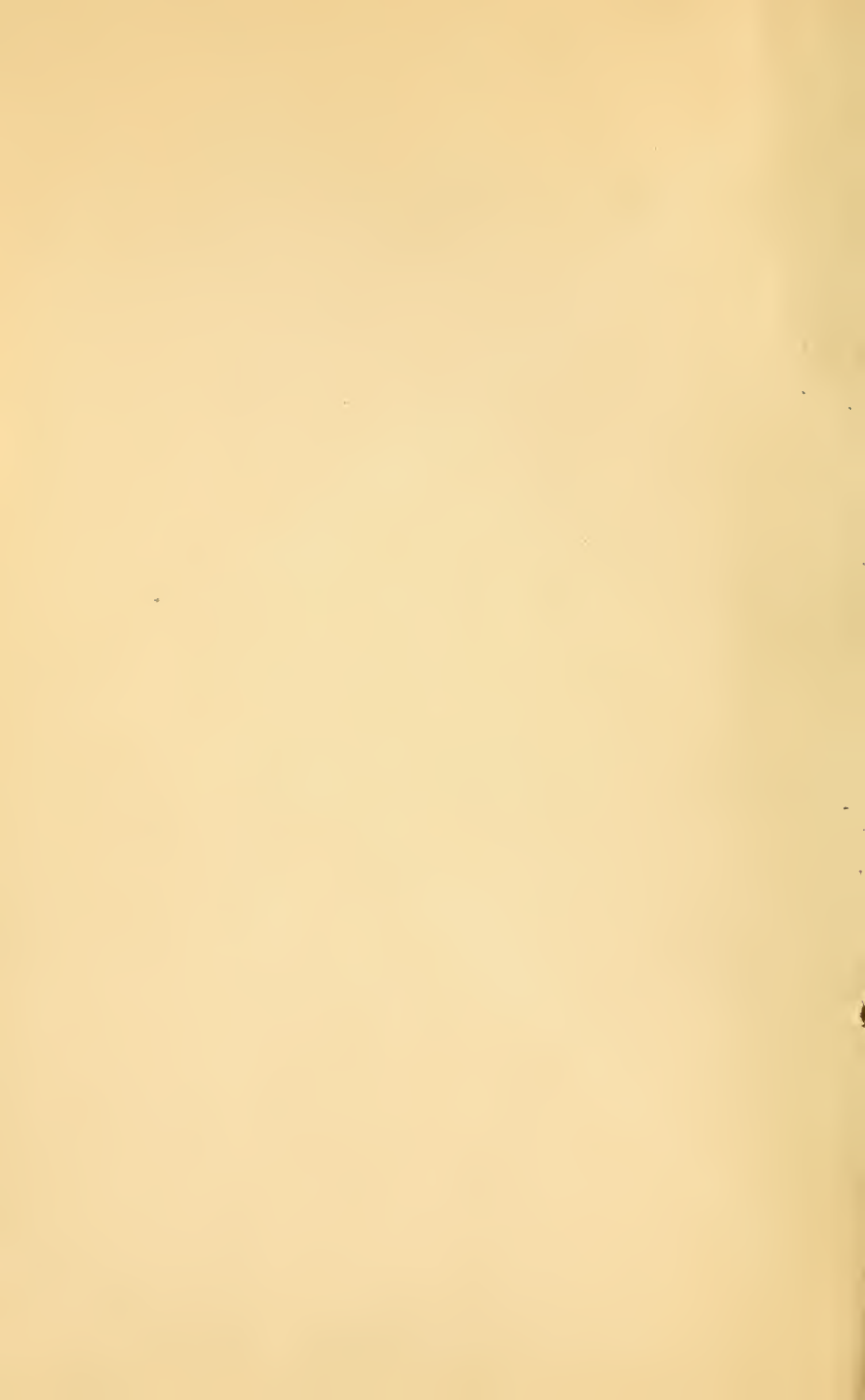# THE CROSS,

BY OLIVE B. MULL. Hayers ed

ILLUSTRATED.

30746 W 20

International Art Publishing Company, New York.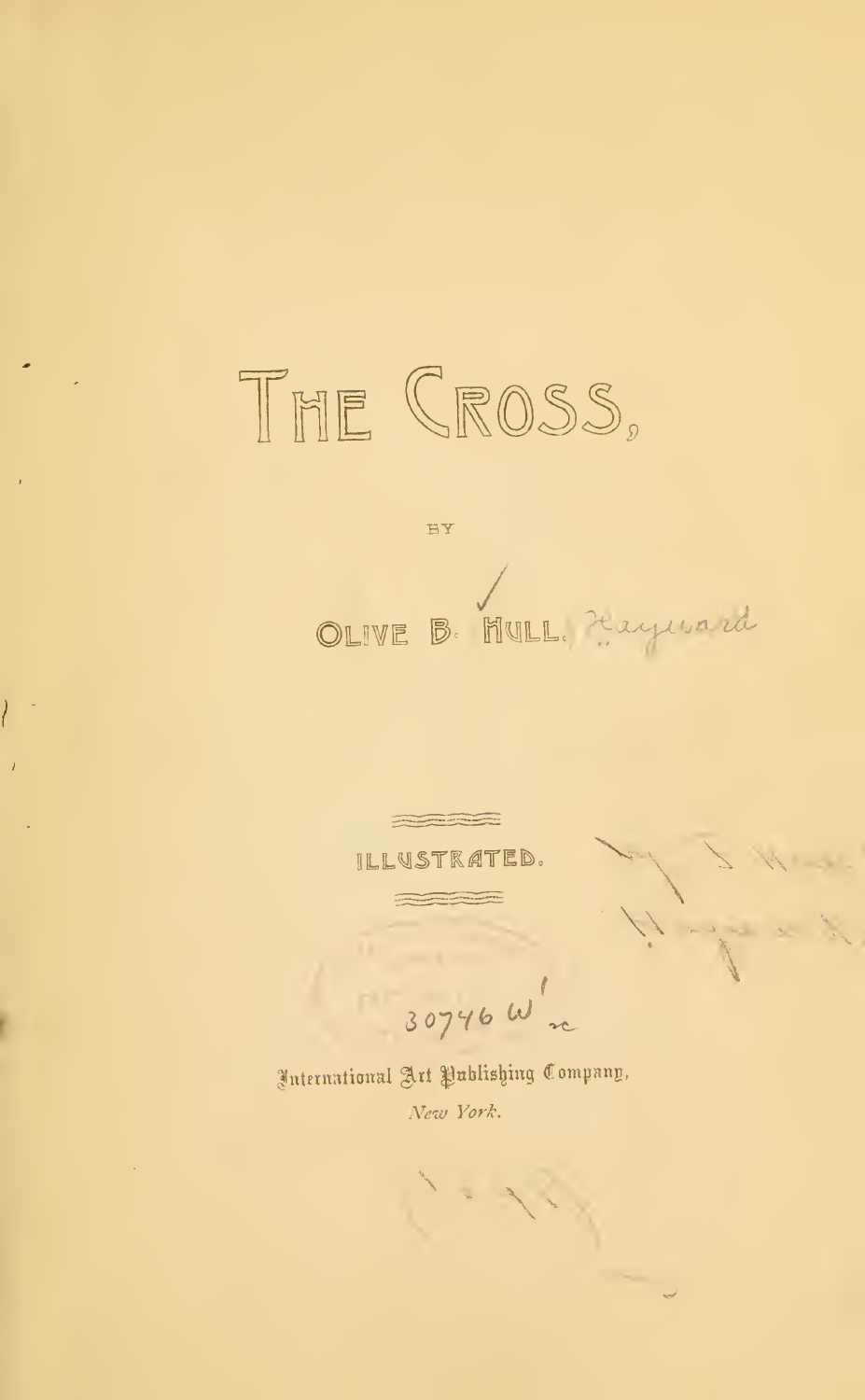$PS$  1910<br> $H427C7$ 

 $\omega_{\rm t}$ 

Copyright, 1891, Br OLIVE B. HULL.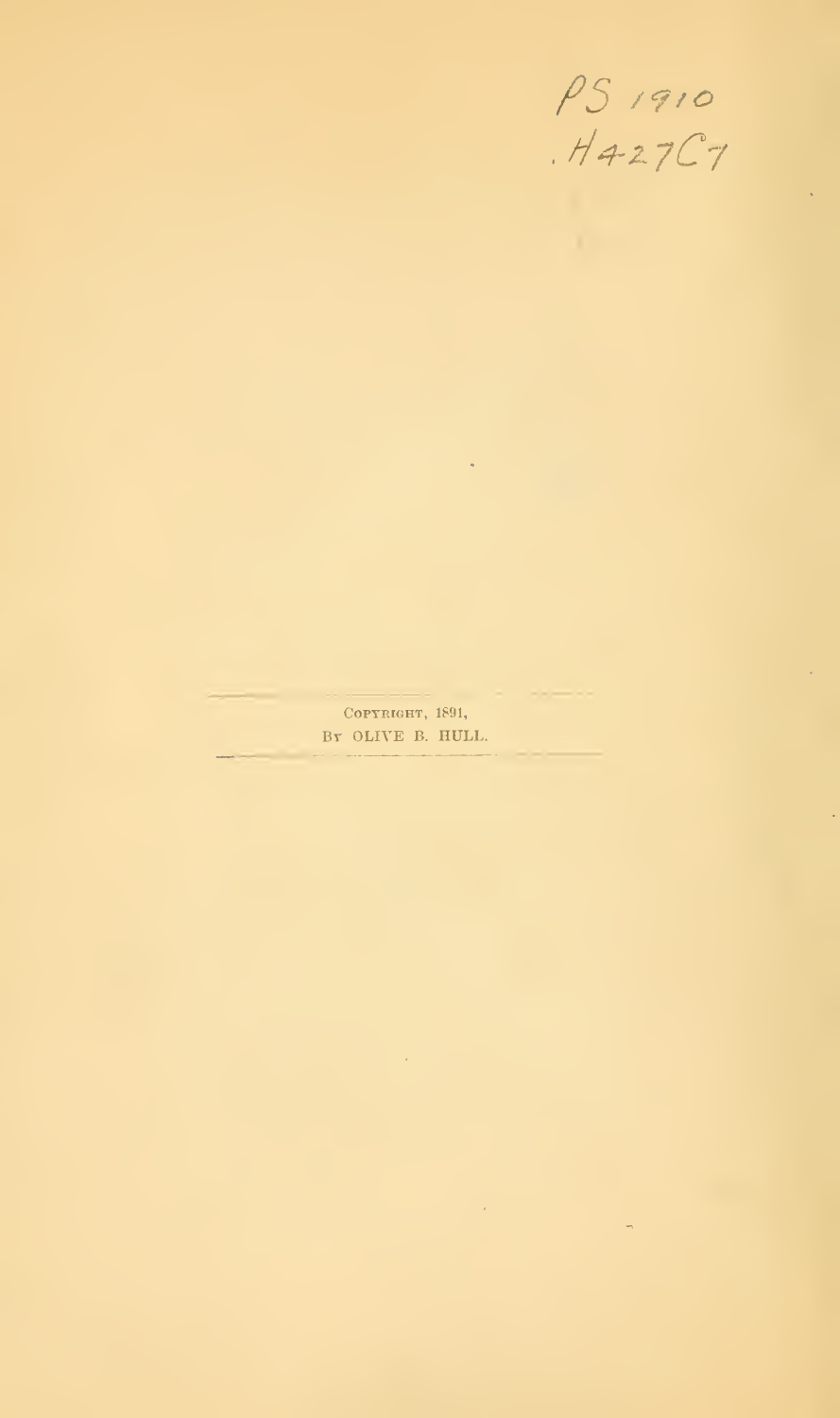

.. And if I be lifted up will draw all men unto me"



S

×,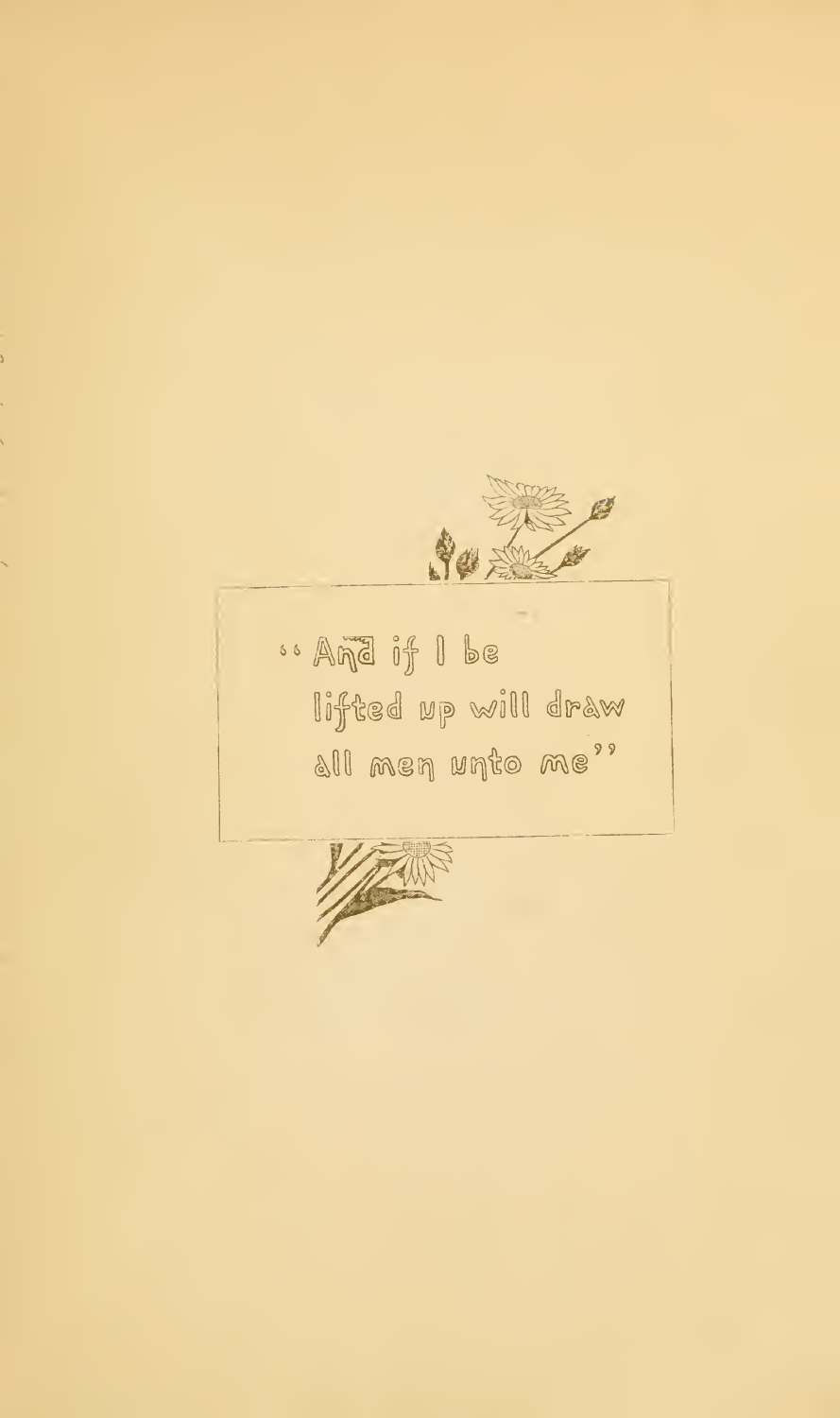$\mathcal{L}(\mathcal{L}^{\mathcal{L}})$  ,  $\mathcal{L}(\mathcal{L}^{\mathcal{L}})$  ,  $\mathcal{L}(\mathcal{L}^{\mathcal{L}})$  $\mathcal{S}^{\text{max}}_{\text{max}}$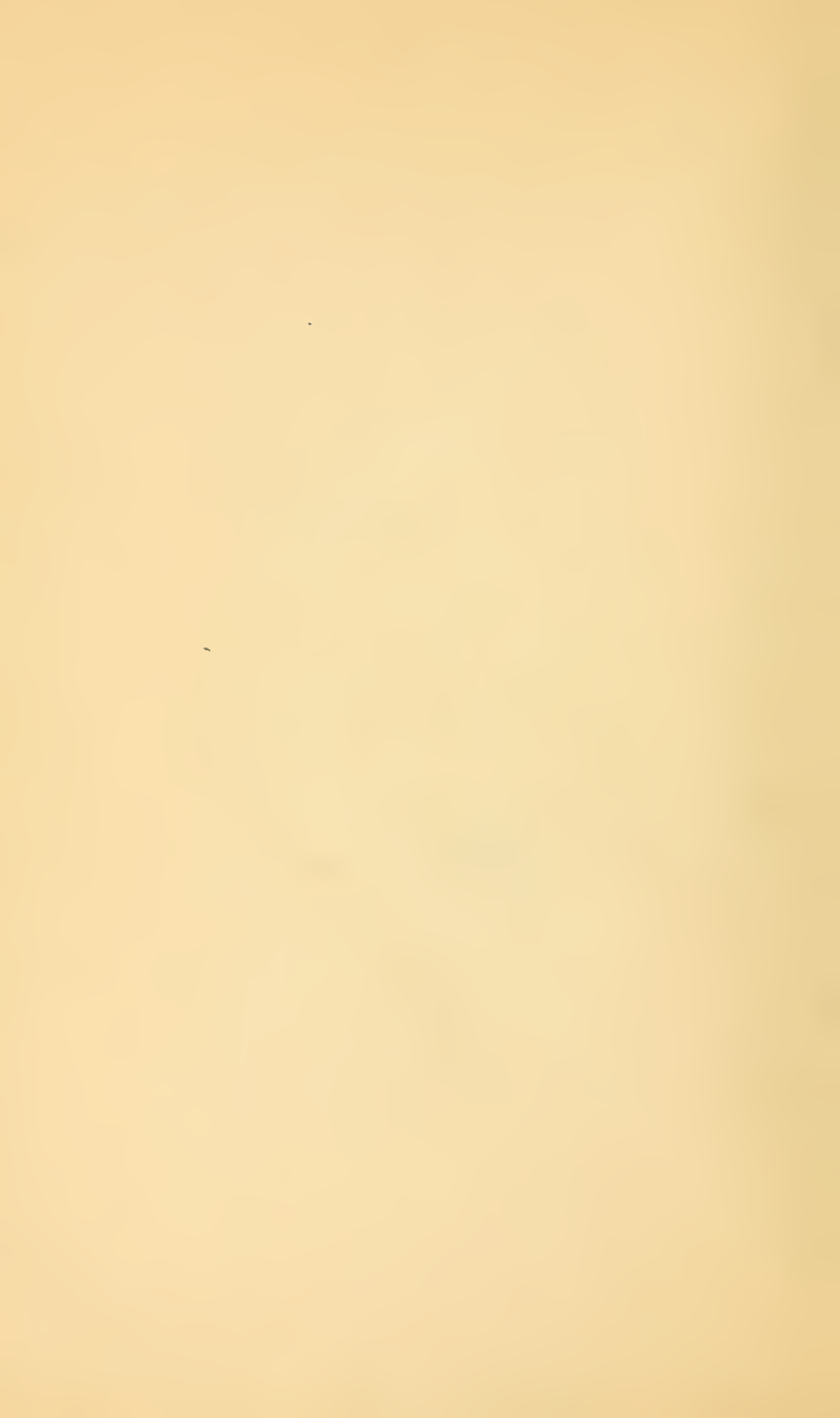### WRITTEN AND DESIGNED BY

 $\lambda$ 

### OLIVE B. HULL.

### DRAWN BY

### P. HEROLD HAYWARD.

TITLE, AND ANNOUNCES CROSS, AND ANNOUNCES AND ANNOUNCES AND ALL AND ANNOUNCES AND ALL AND ANNOUNCES AND ALL AND ANNOUNCES AND ALL AND ANNOUNCES AND ALL AND ANNOUNCES AND ALL AND ALL AND ALL AND ALL AND ALL AND ALL AND ALL  $\mathbf{r}$ ONE SO SUBLIME, And Allen and Allen and Allen and Allen and Allen and Allen and Allen FOR HEAVEN TO BOW,  $\begin{bmatrix} . & . & . & . \\ . & . & . & . \\ 0 & \text{CROWN OF THORNS,} & . & . & . \end{bmatrix}$  $\therefore$  15 $\vee$ O, CROWN OF THORNS, And Allen and Allen  $17<sub>1</sub>$ IN THE SHADOW THOU DOST THROW,  $\therefore$  TQ  $\Rightarrow$ 

à,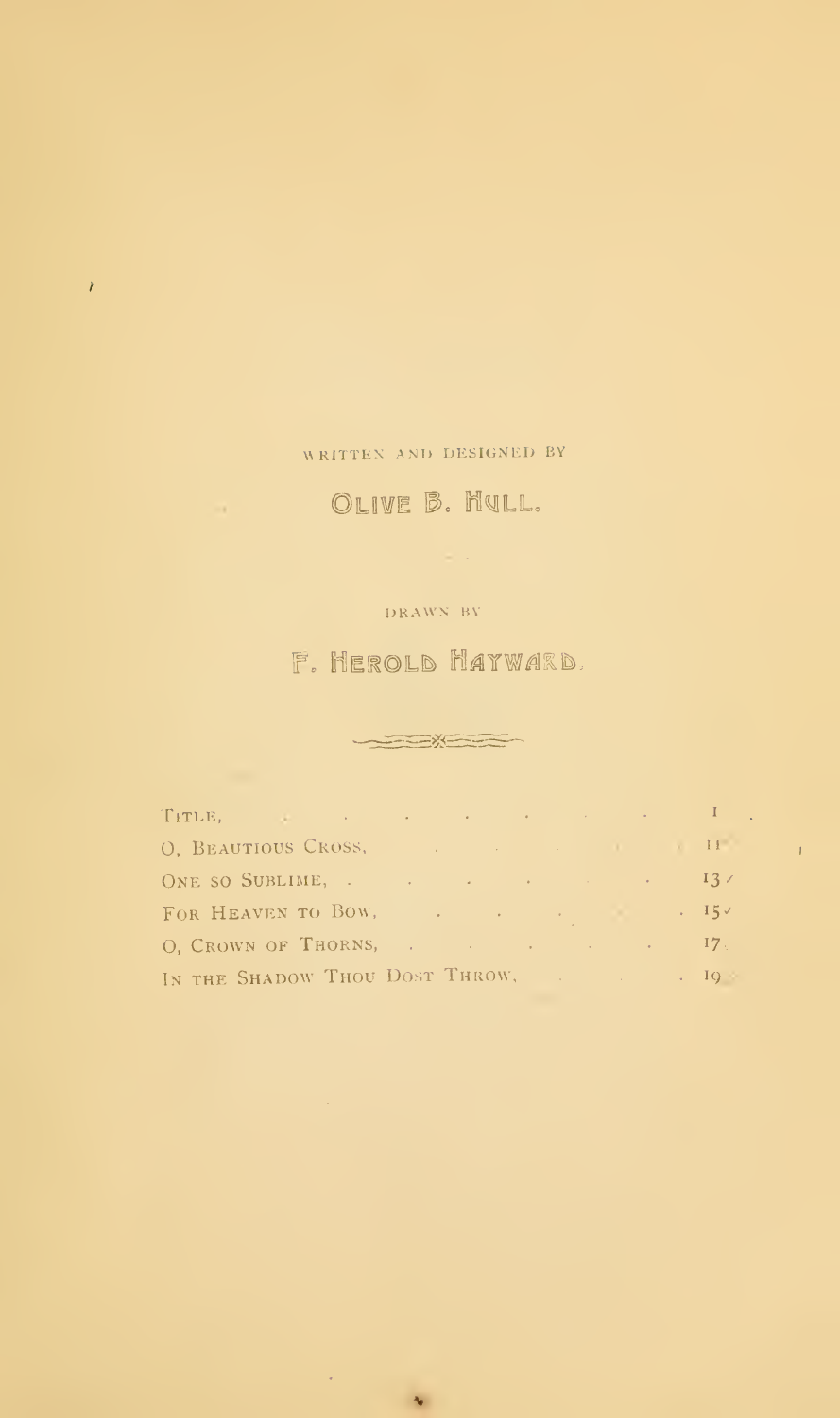

 $\hat{a}_{\theta}$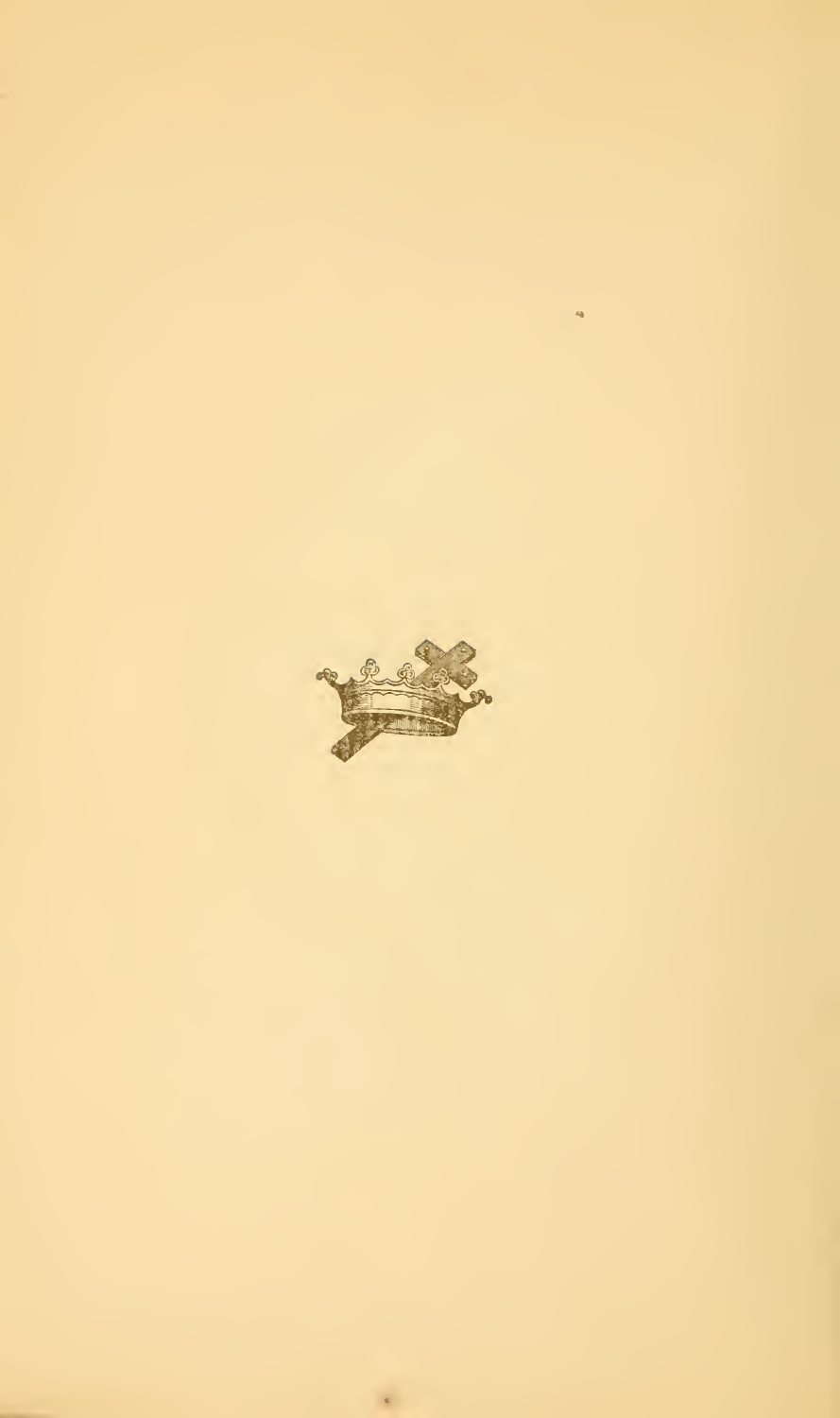# THE . CROSS.

O, beautious cross. How wonderous is the story Which thou dost tell to man Of a world lost, And then, by love unknown Before, redeemed again.

One so sublime, Earth ne'er before in all Her mighty course beheld One so divine, And ne'er again of her Such honor shall be told.

For heaven to bow And place <sup>a</sup> kiss upon Her face so sweet and fair Upon her brow Flowers of richest hue And fragrance sweet and rare.

O crown of thorns, Thou did' st mar the noblest Brow carth will ever know. O sorrow, tried By Him who hung upon The tree and bore our woe.

For us He died, For this I weep and tears My eyelids overflow; And <sup>I</sup> would hide Close at thy foot and in The shadow thou dost throw.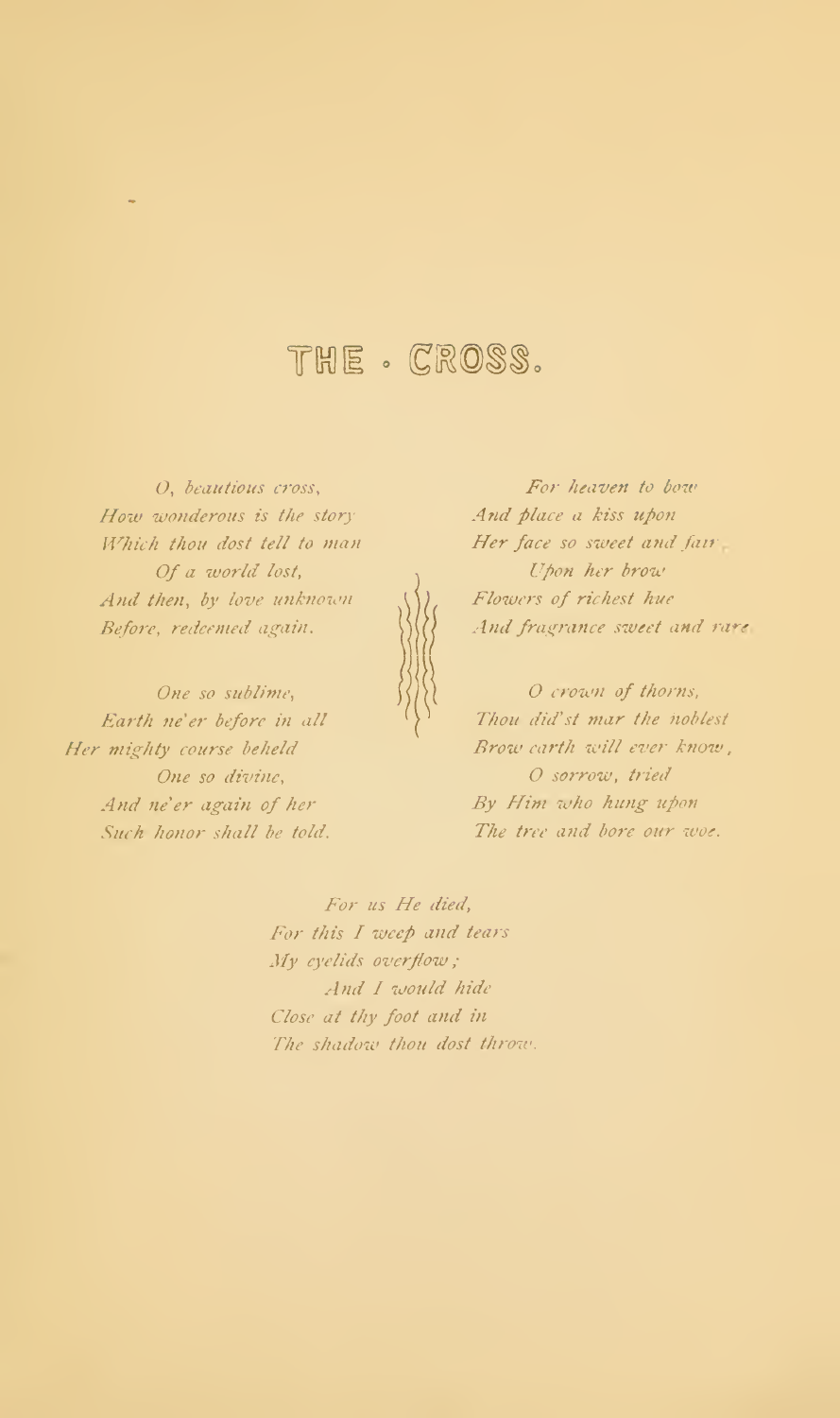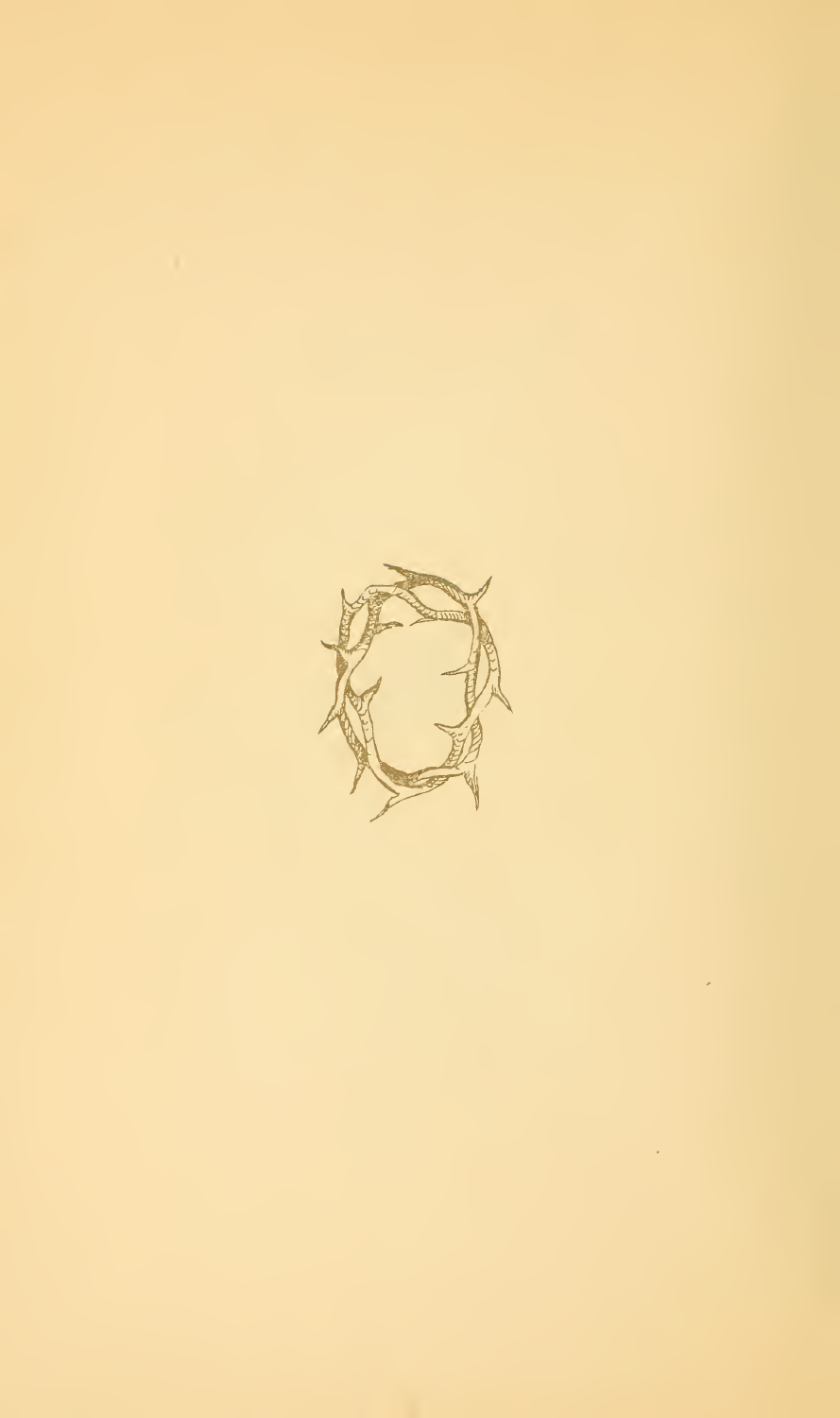O, beautious cross. How wonderous is the story Which thou dost tell to man Of a world lost, And then, by love unknown Before, redeemed AgAin.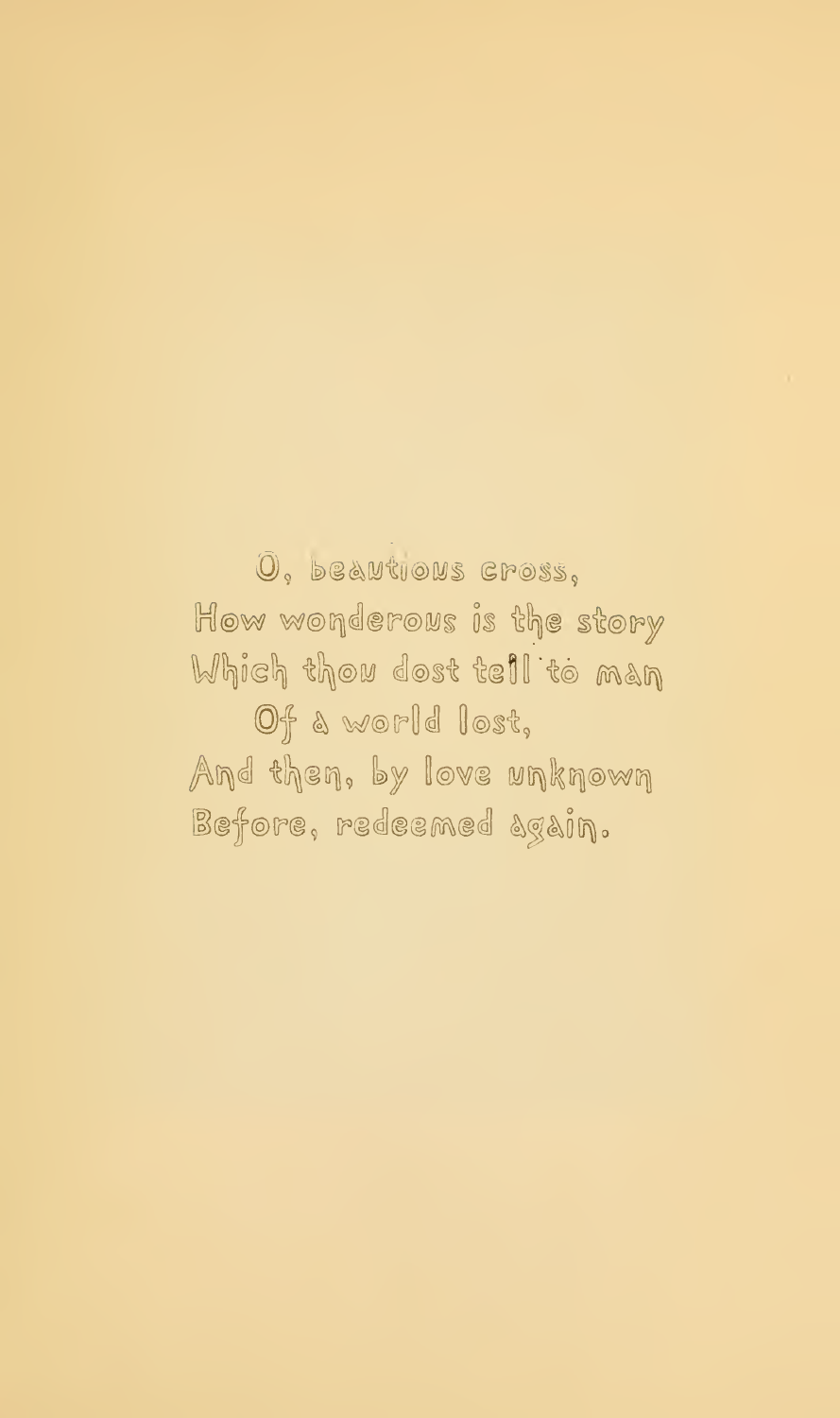## D. BEAUT LUS CRUSS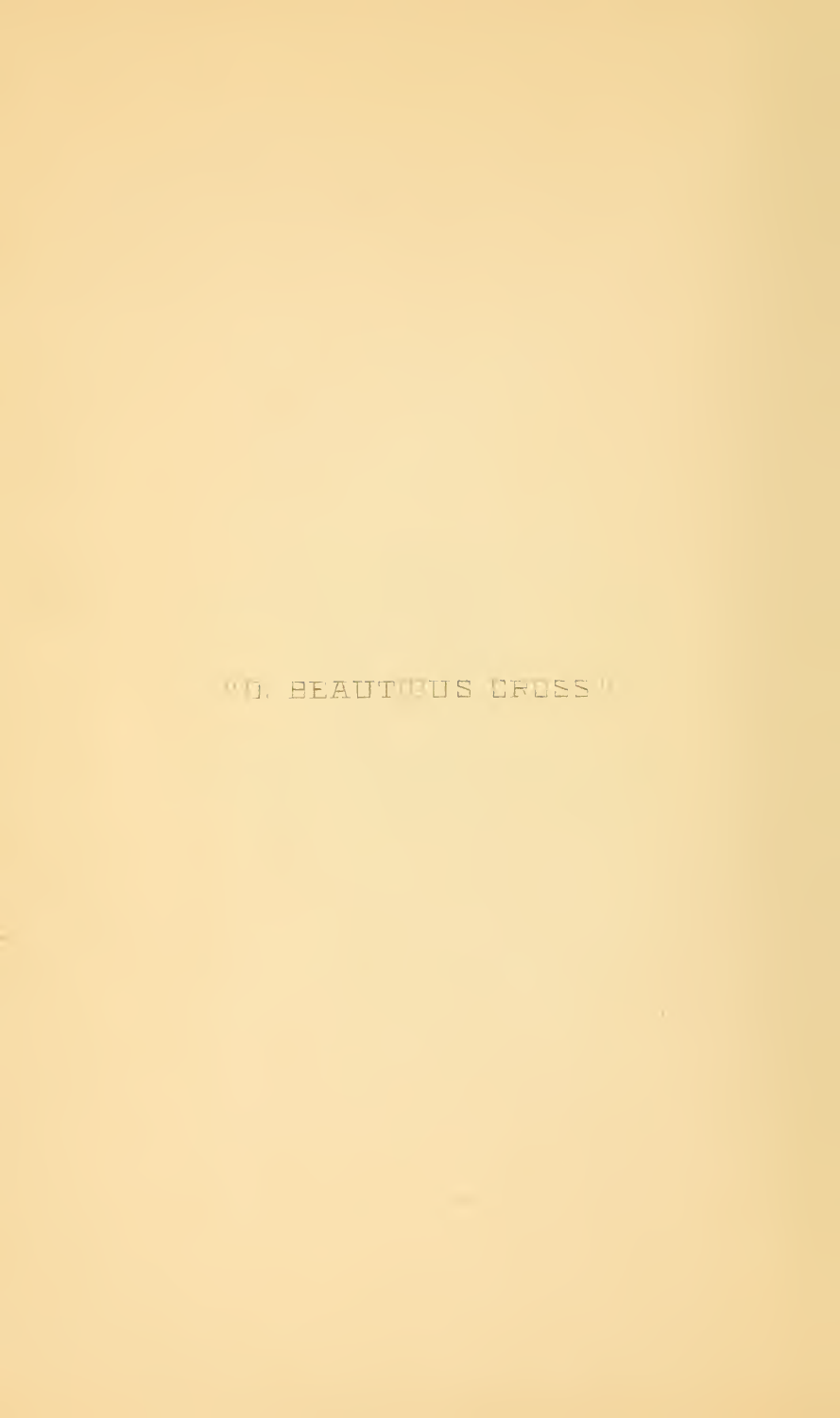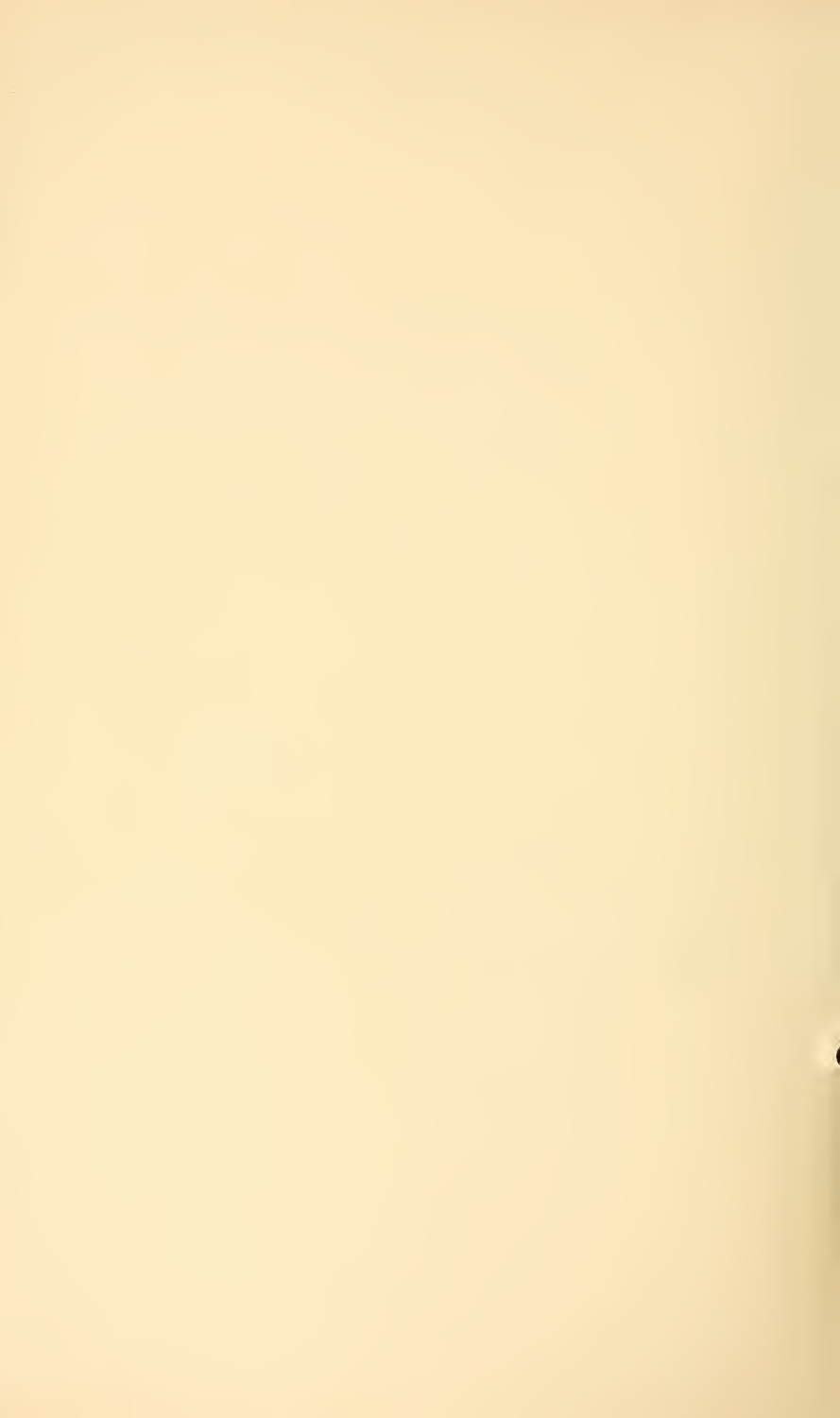One so divine, And ne'er again of her Such honor shall be told.

 $\mathcal{L}^{\pm}$ 

One so sublime, Earth ne'er before in all Her mighty course beheld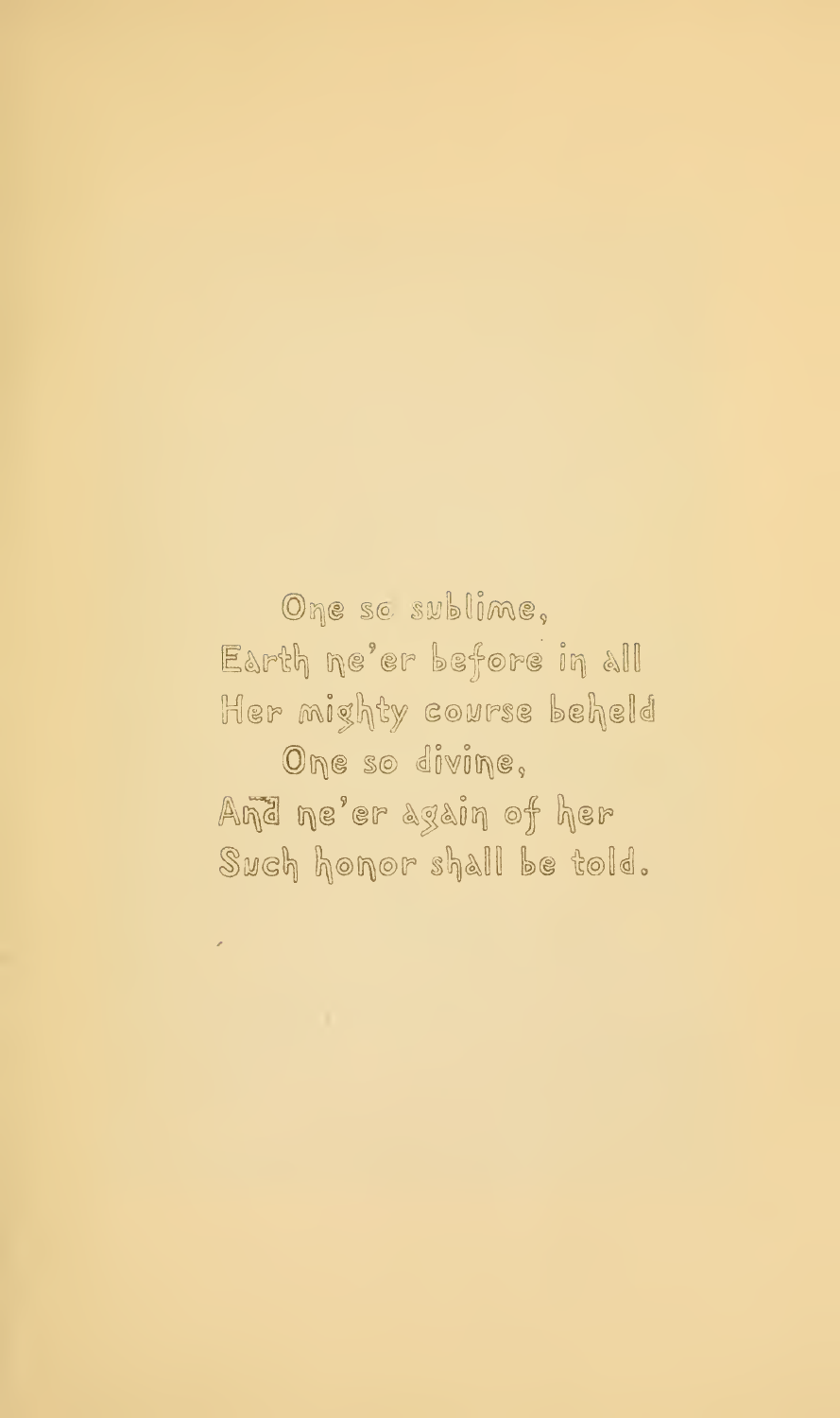"ONE SO SUBLIME."

 $\mathcal{L}^{\text{max}}_{\text{max}}$  , where  $\mathcal{L}^{\text{max}}_{\text{max}}$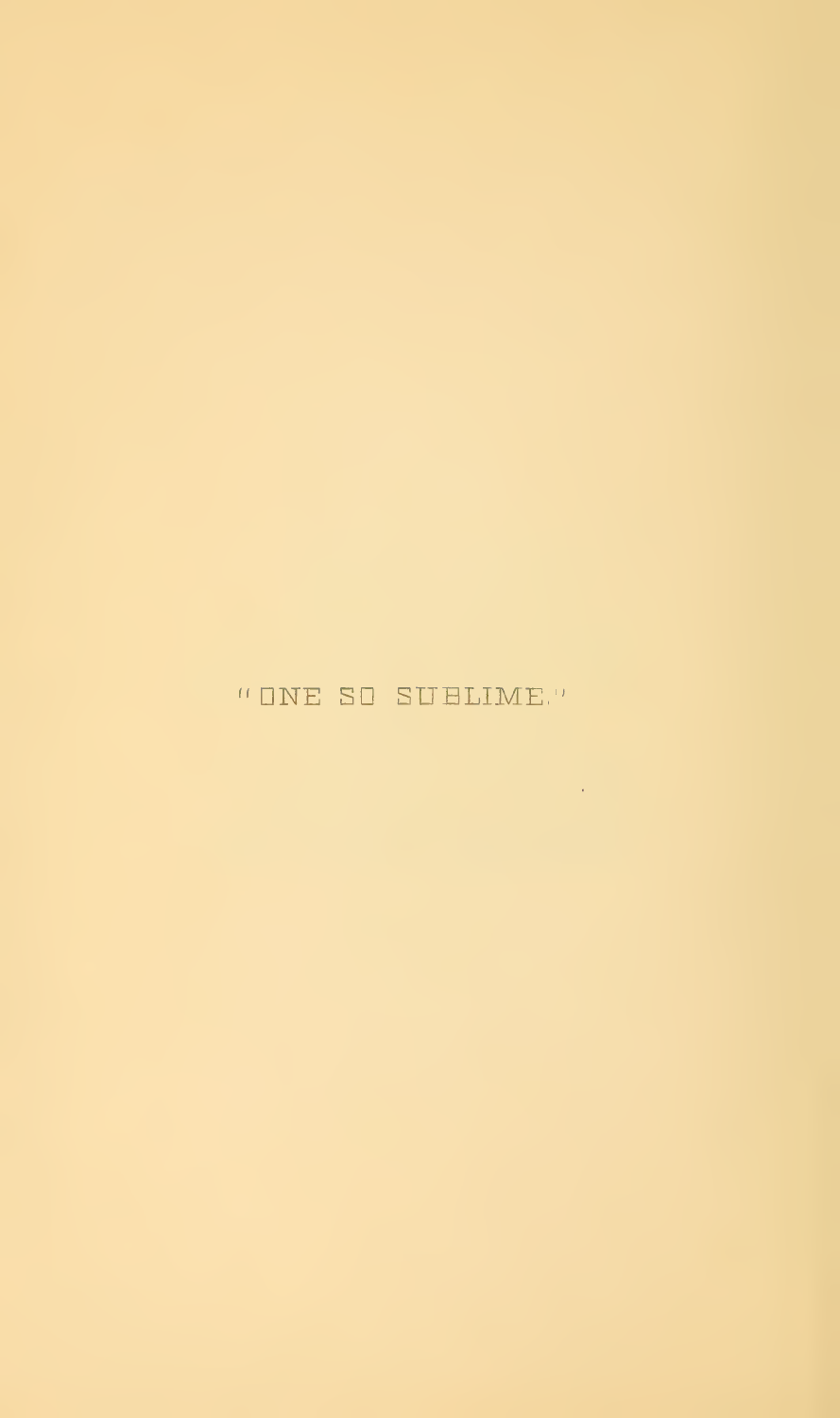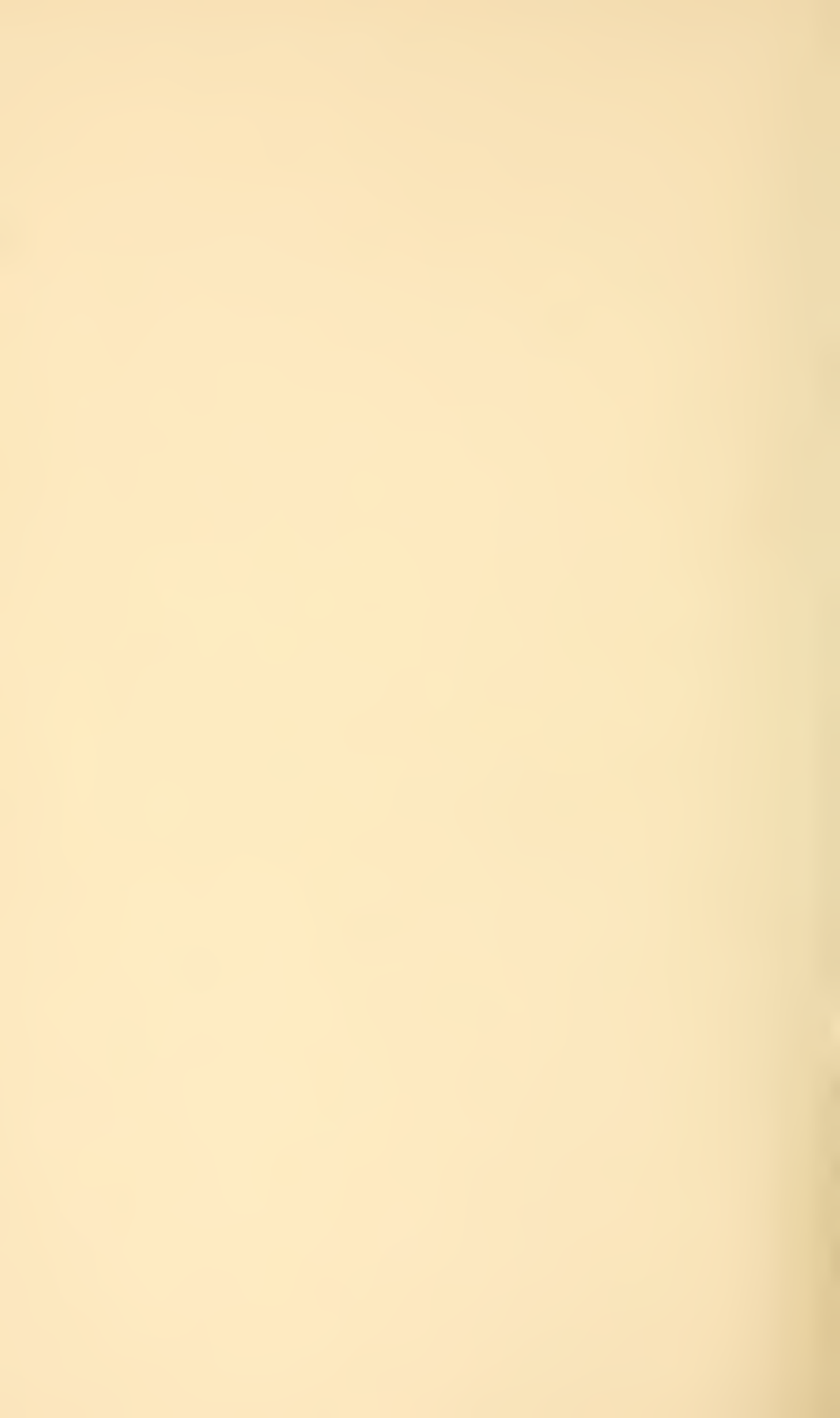For heaven to bow And place a kiss upon Her face so sweet and fair; Upon her brow Flowers of richest hue Ana fragrance sweet and rare.

 $\langle \rangle$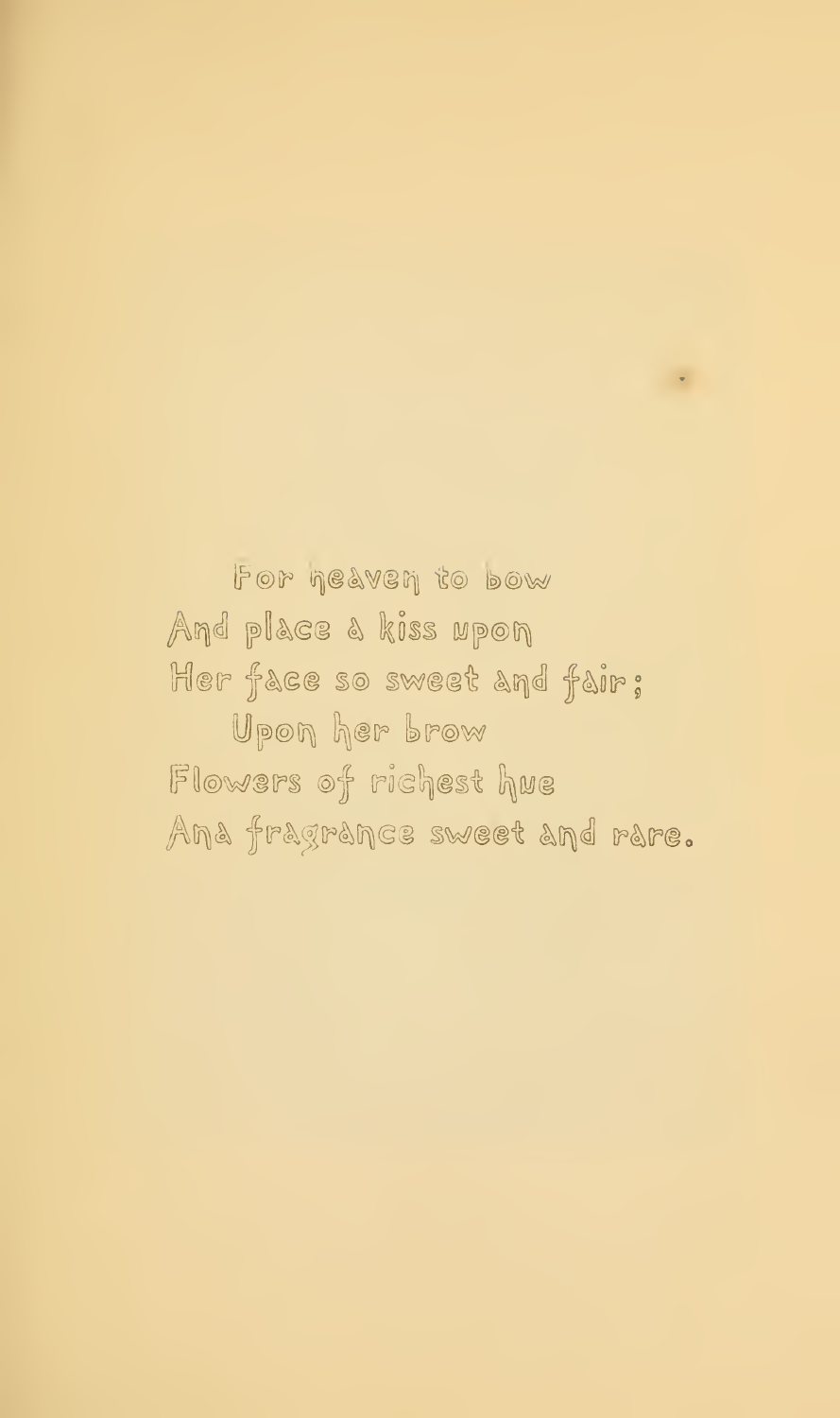# FUR TEATEN TO BUW."

**SOLUTION** 

 $\overline{A}$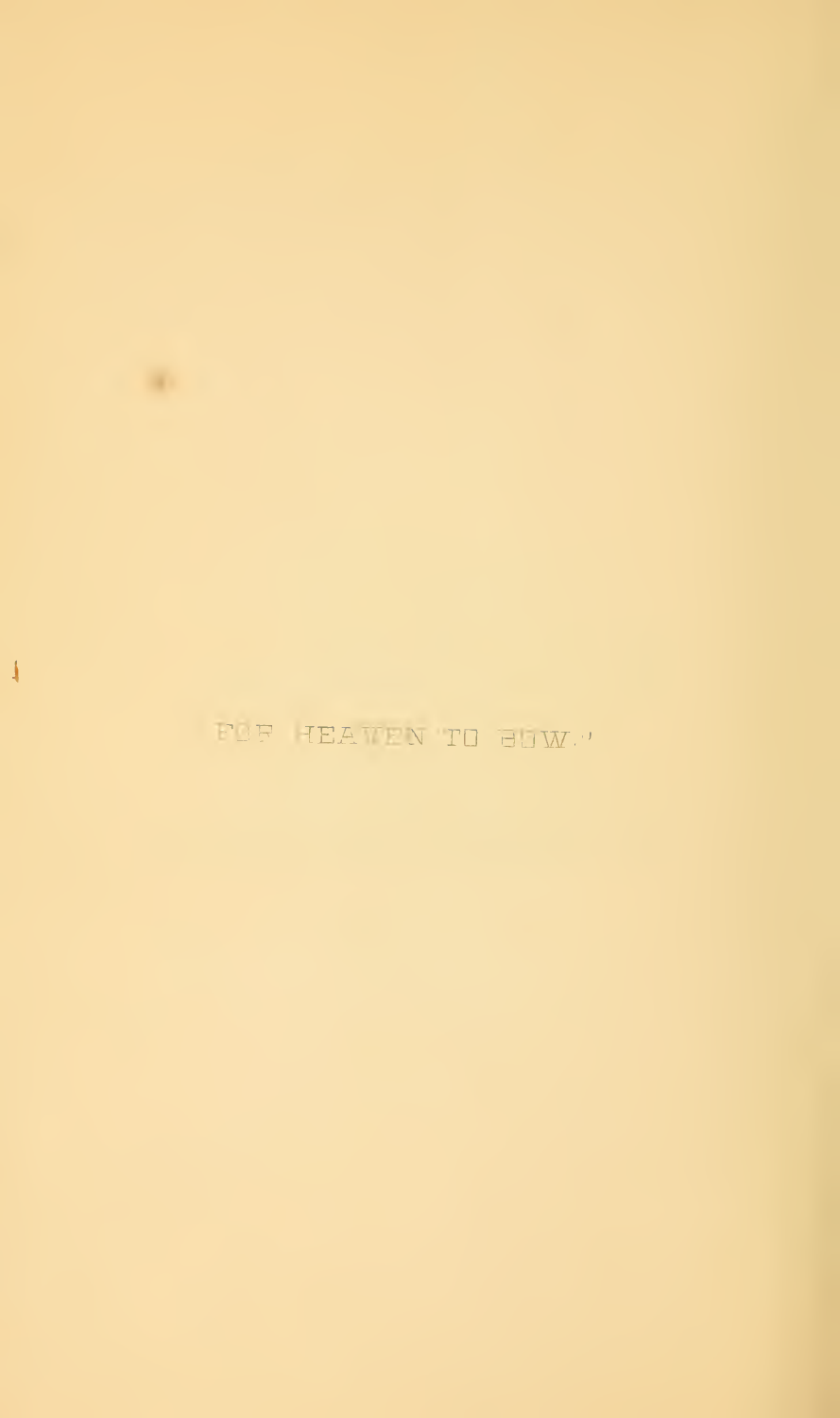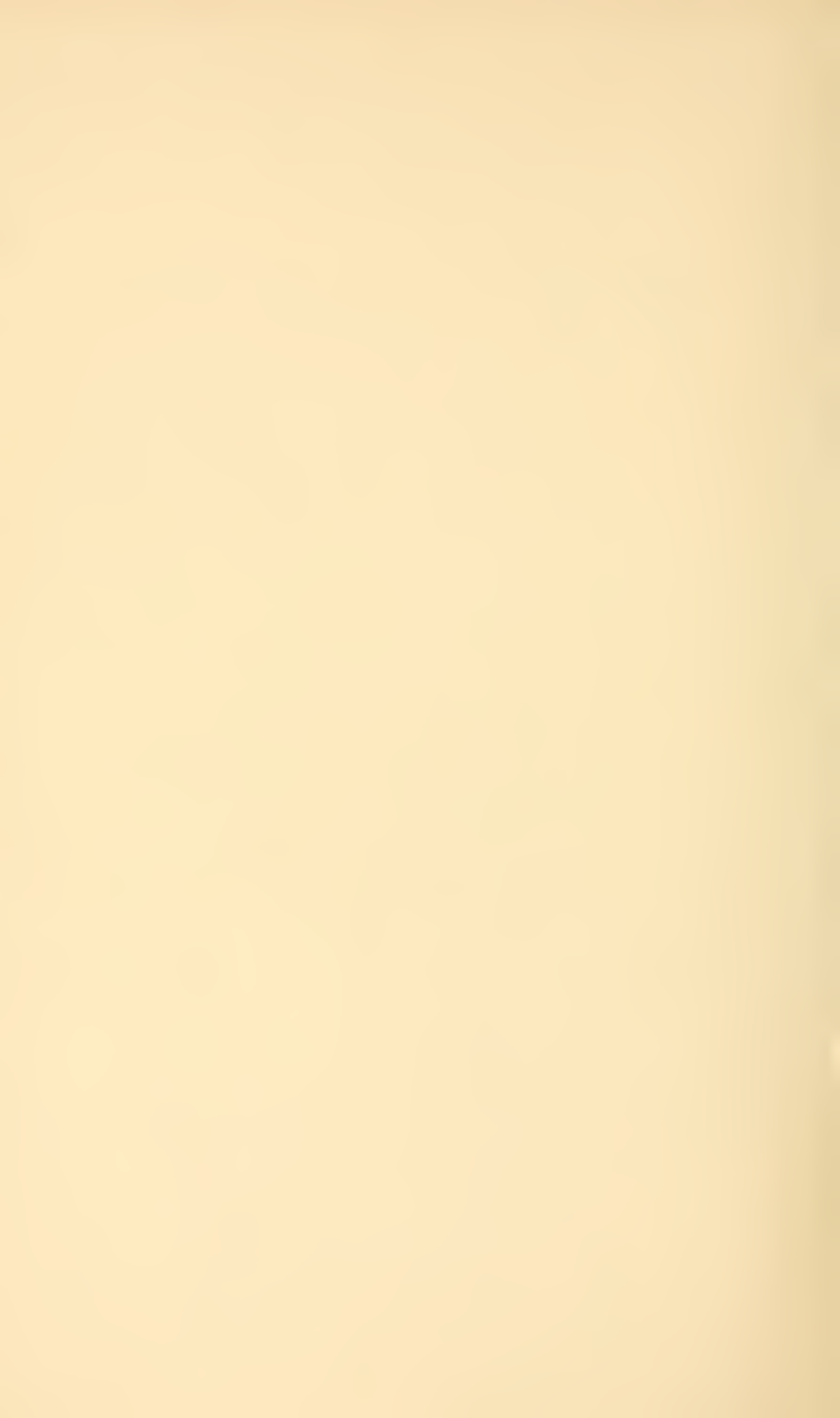Brow carth will ever know; O sorrow, tried By Him who hung upon The tree and bore our woe.

O Crown of thorns, Thou did'st mar the noblest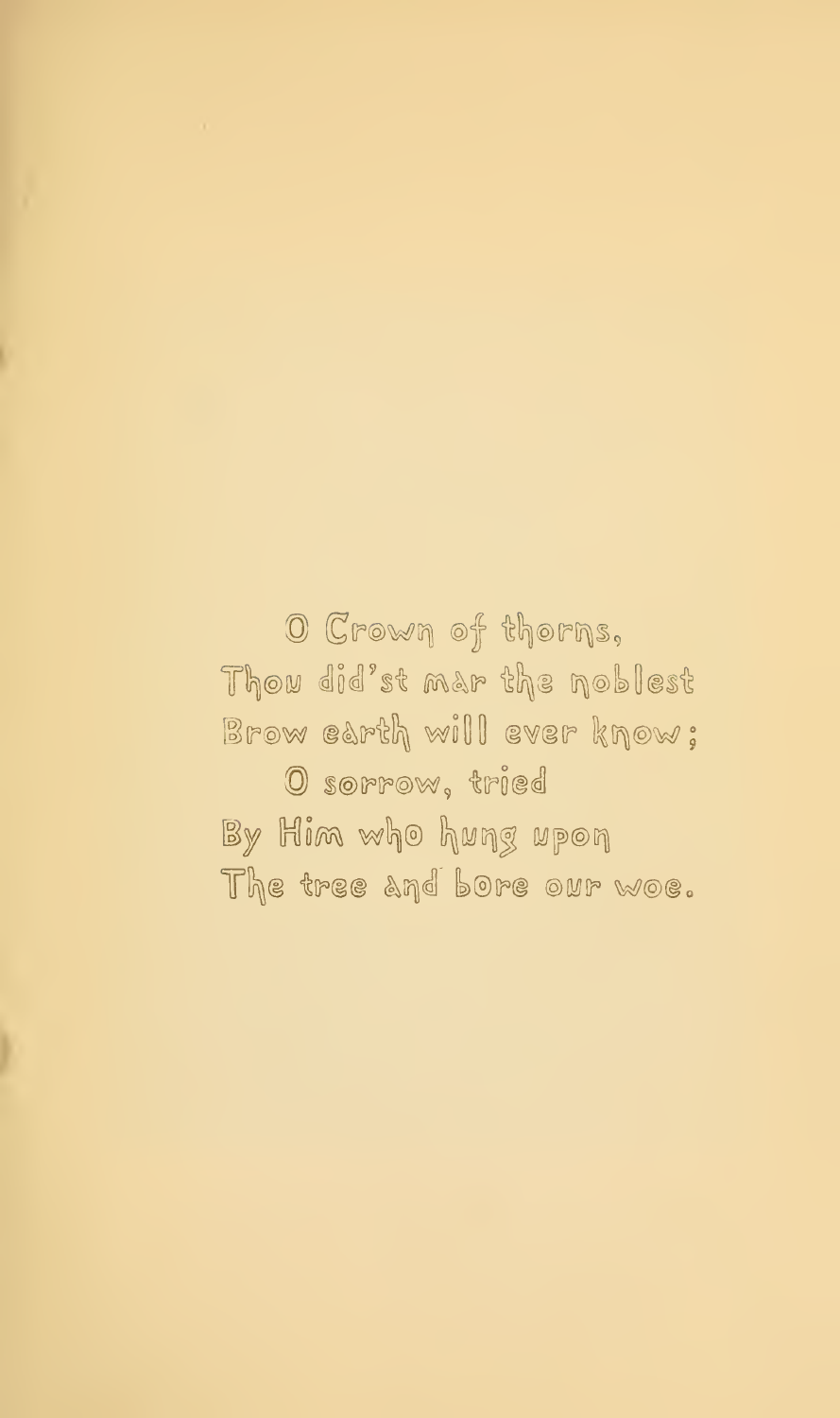IT EROWN IF THERNS

 $\overline{\phantom{0}}$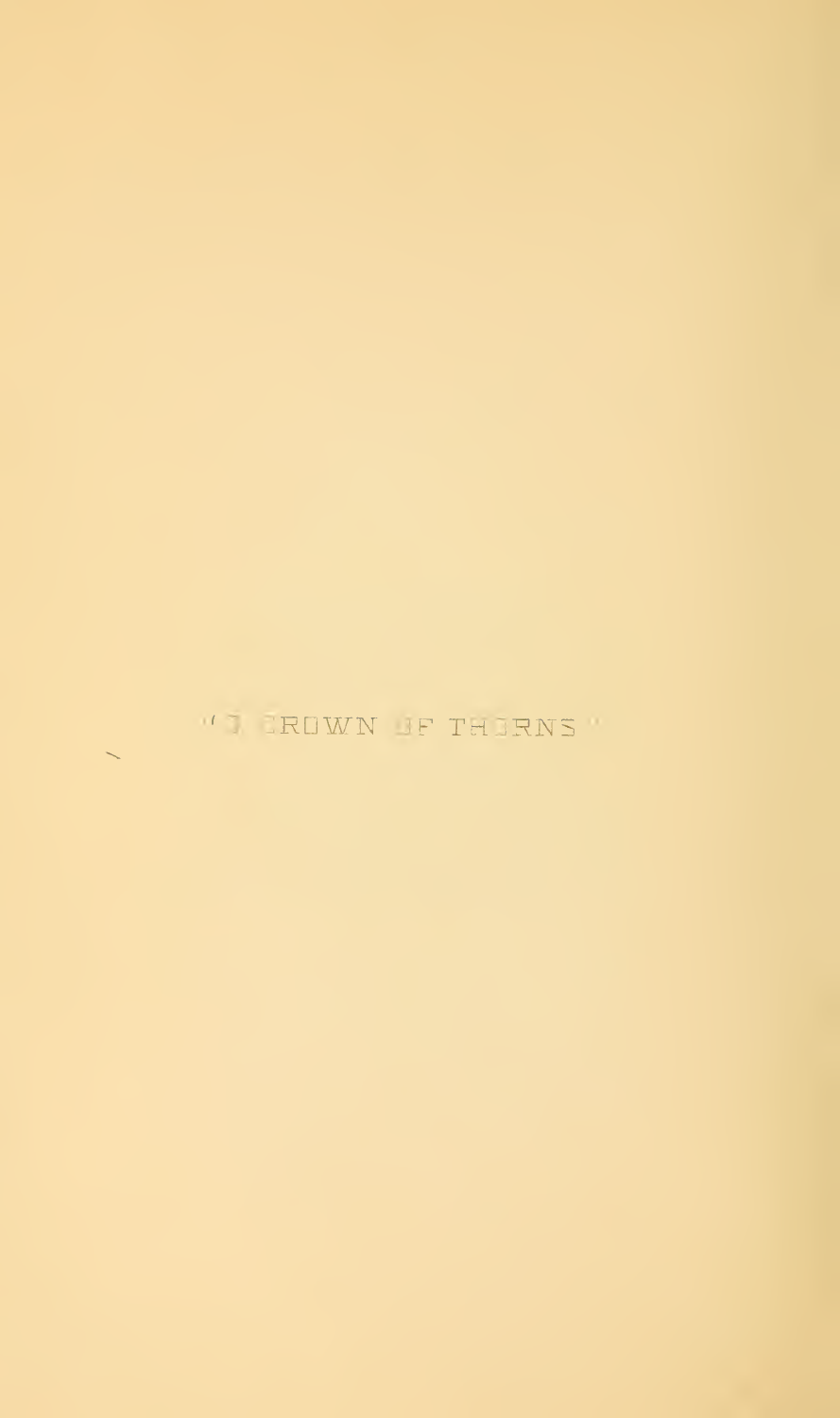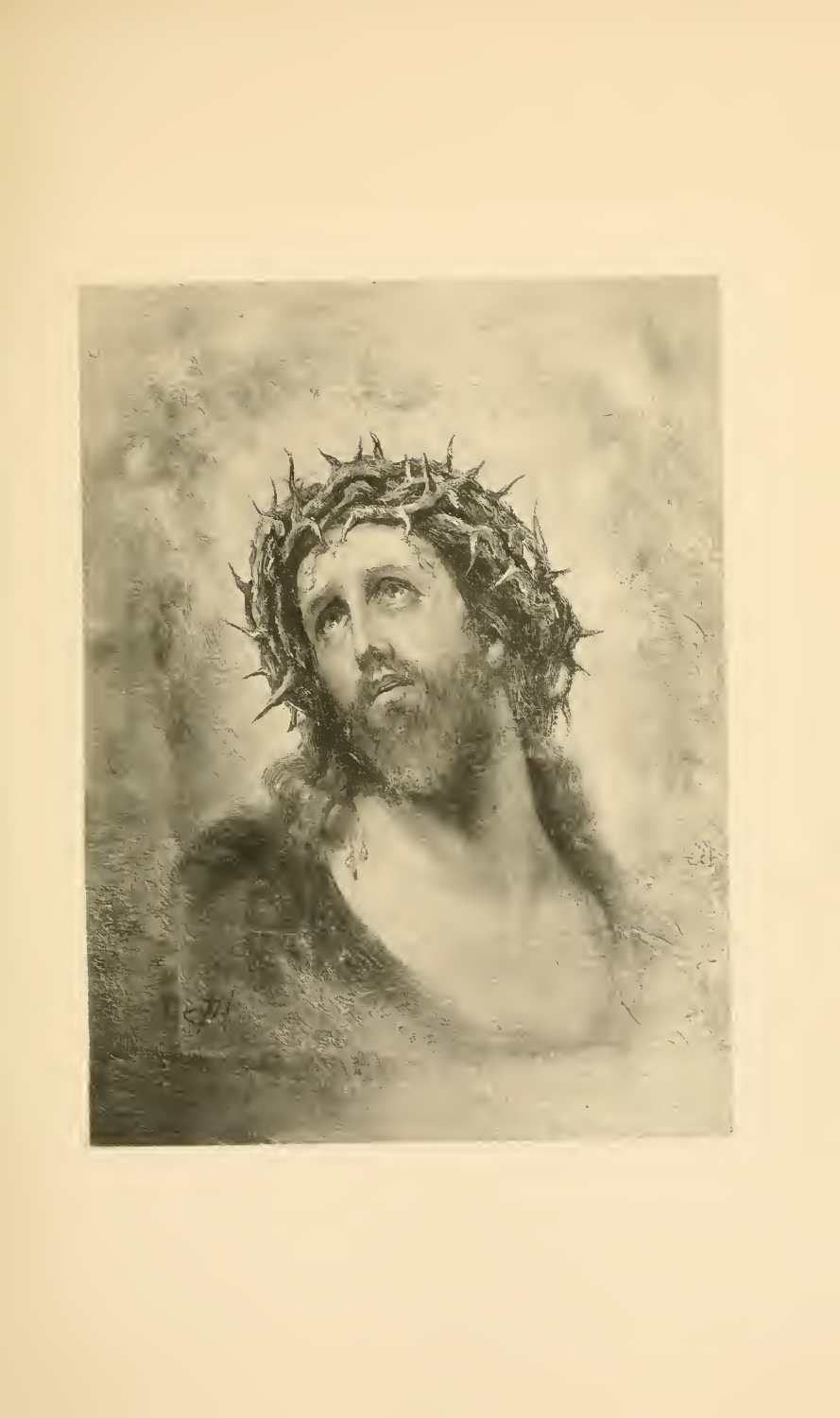$\mathcal{L}^{\mathcal{L}}(\mathcal{L})$  , where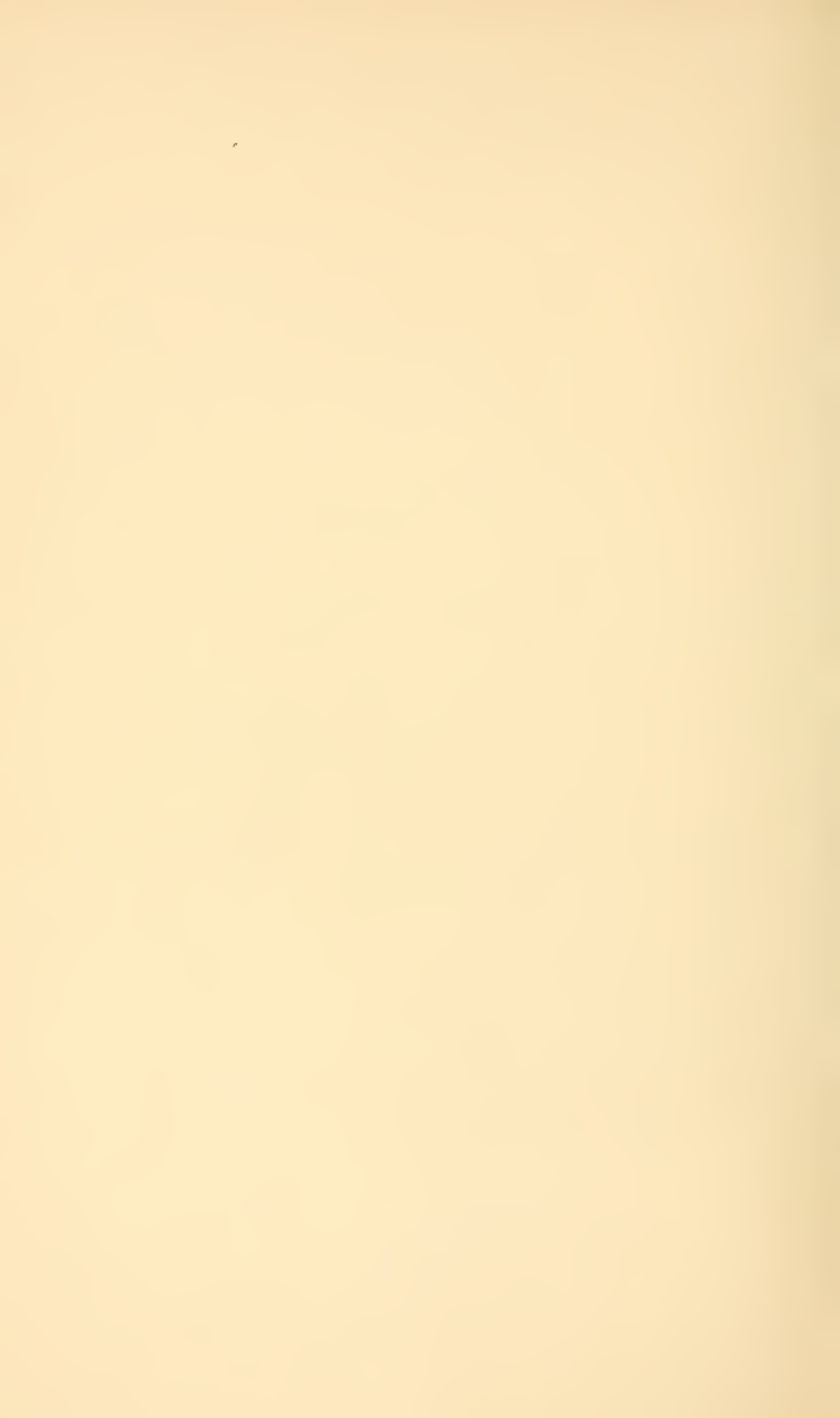For us He died, For this I weep and tears My eyelids overflow: And I would hide Close at thy foot and in The shadow thou dost throw.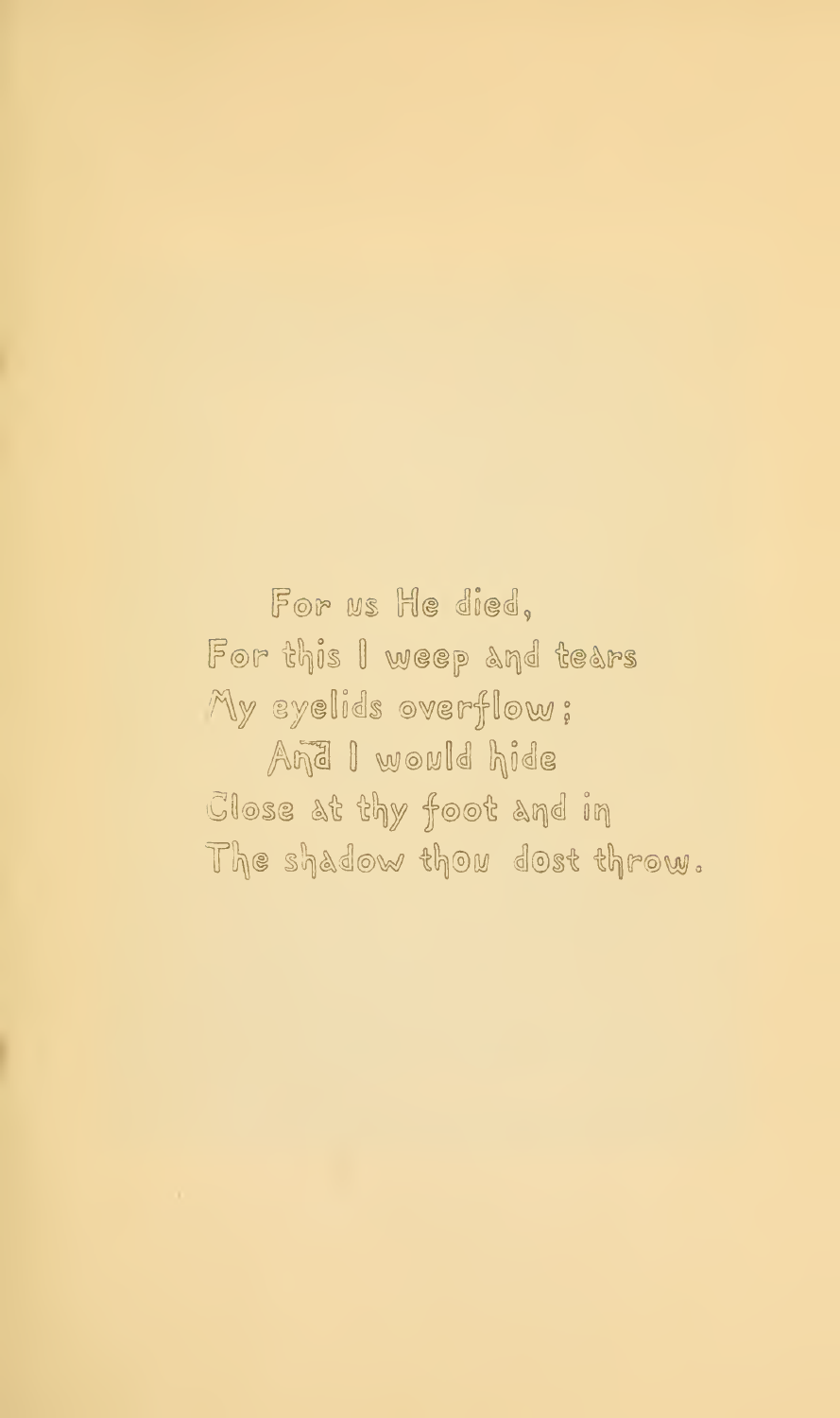$\ensuremath{^{\mathrm{H}}}\xspace$  FOR US HE DIED/"

l,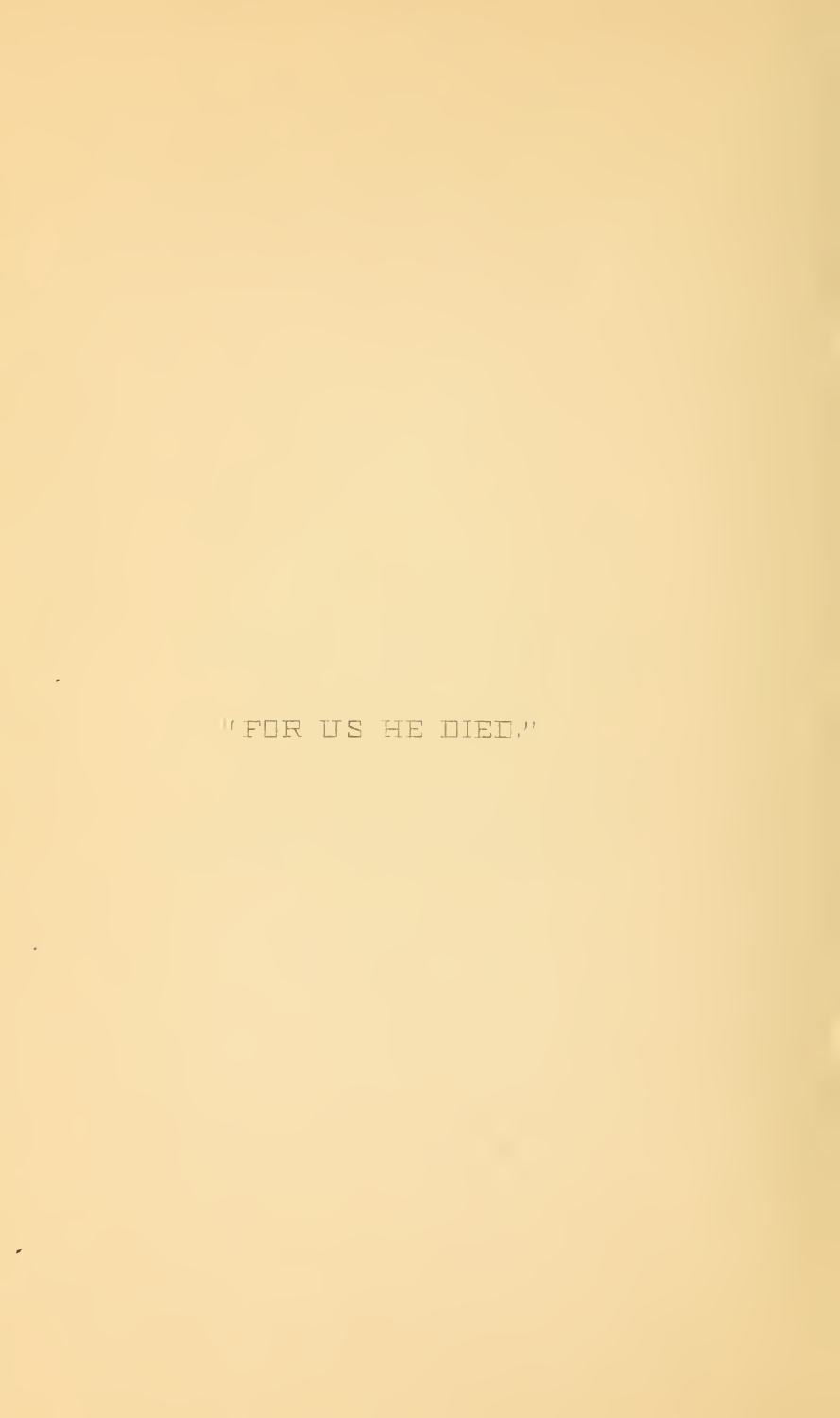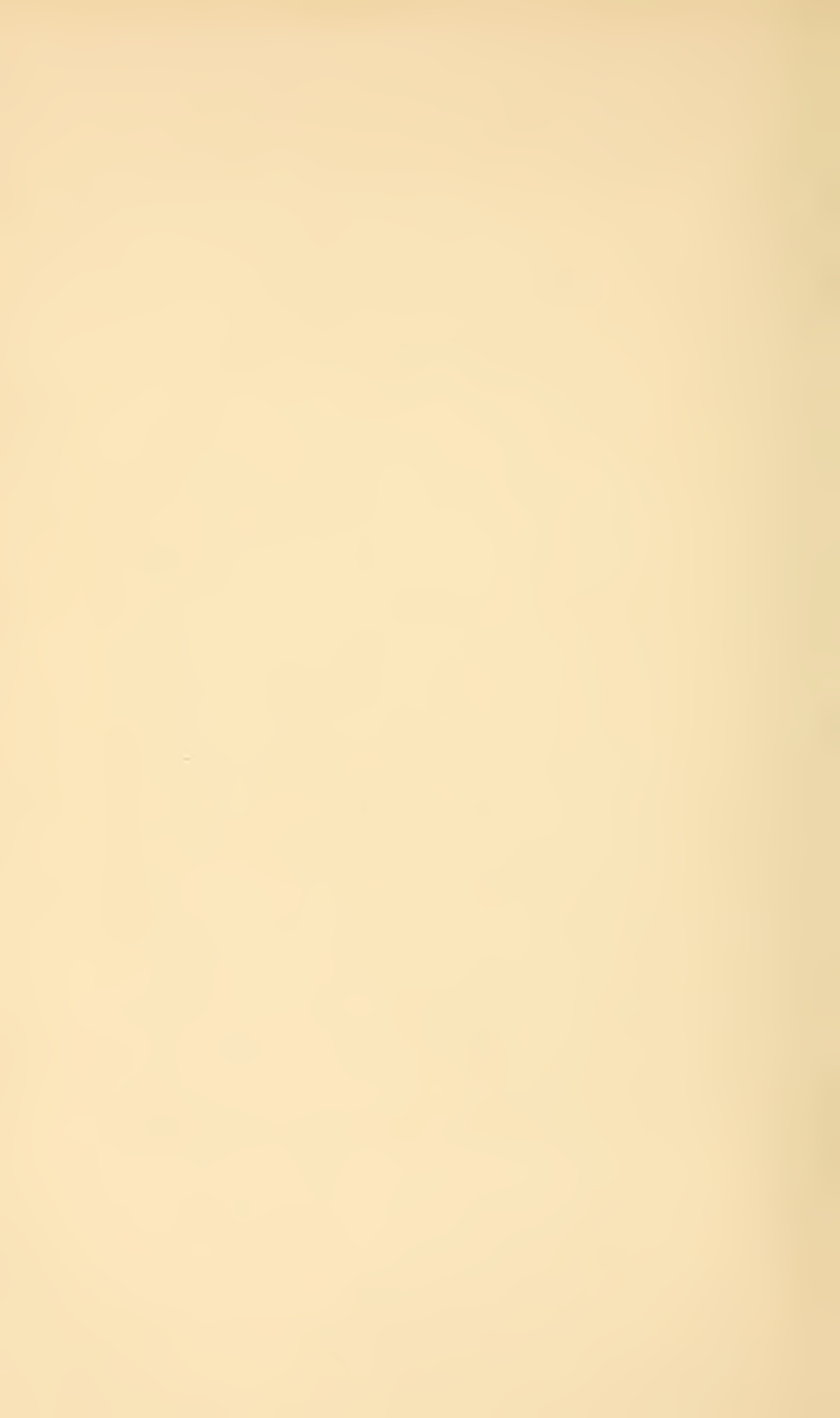

٠

k,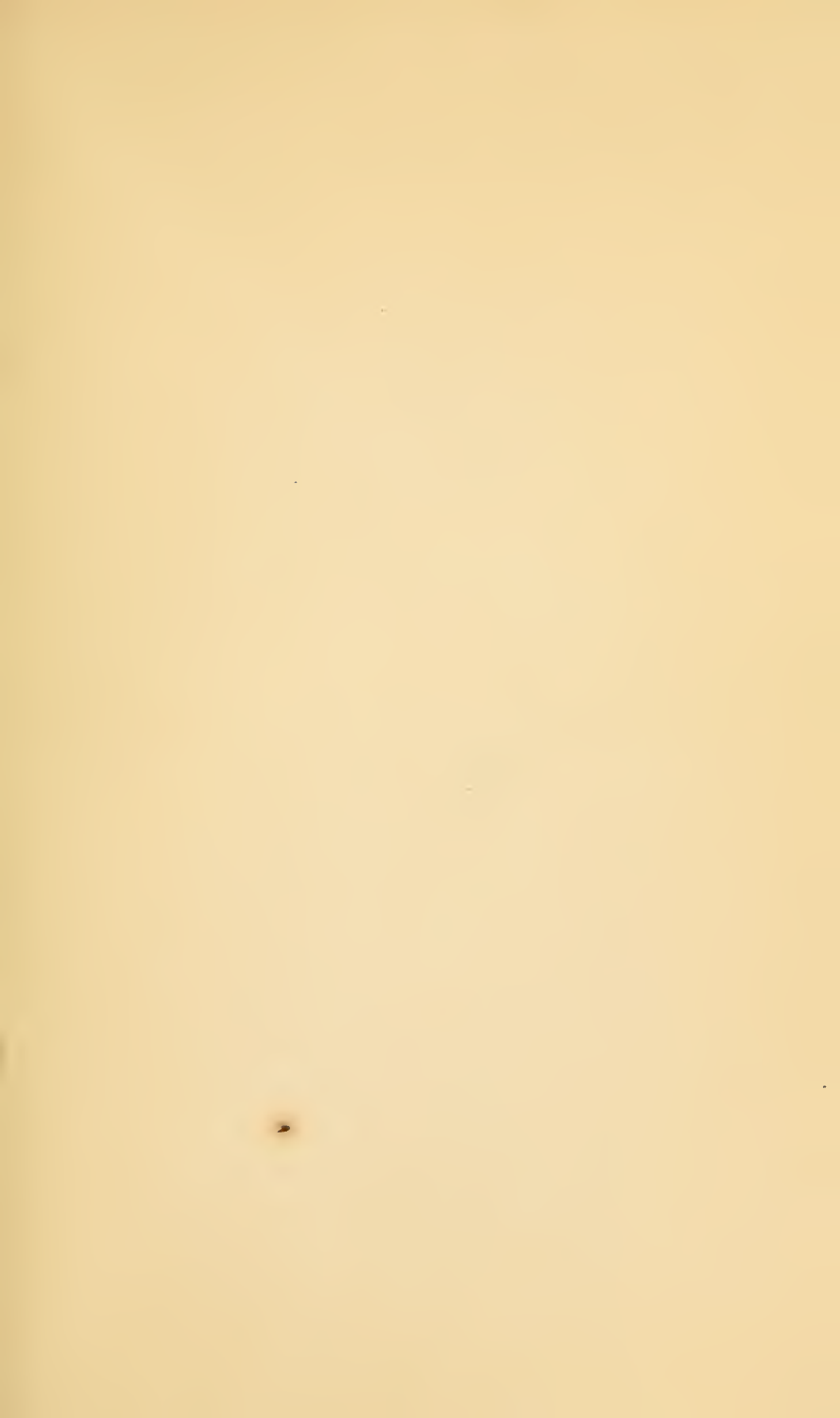

 $\mathcal{A}$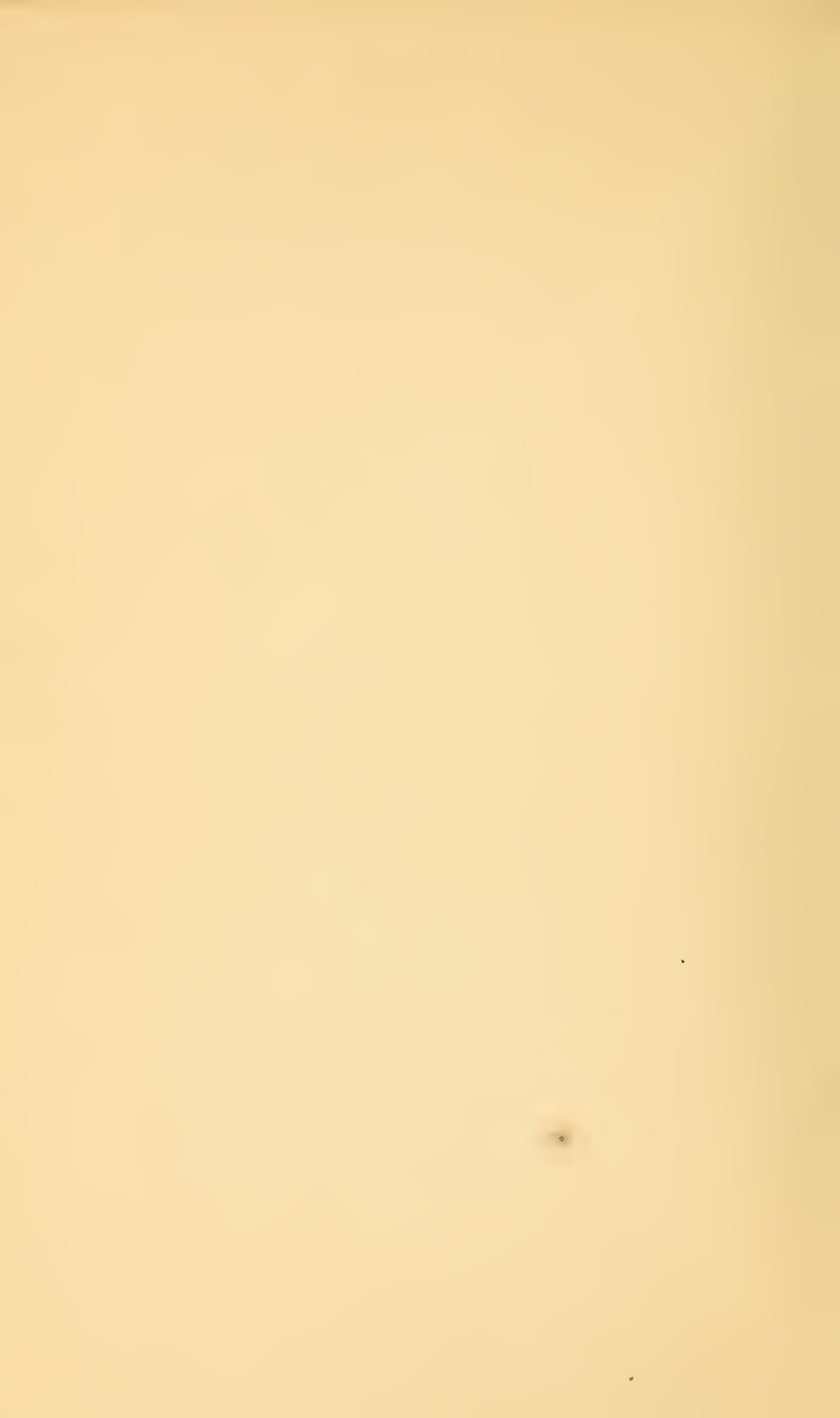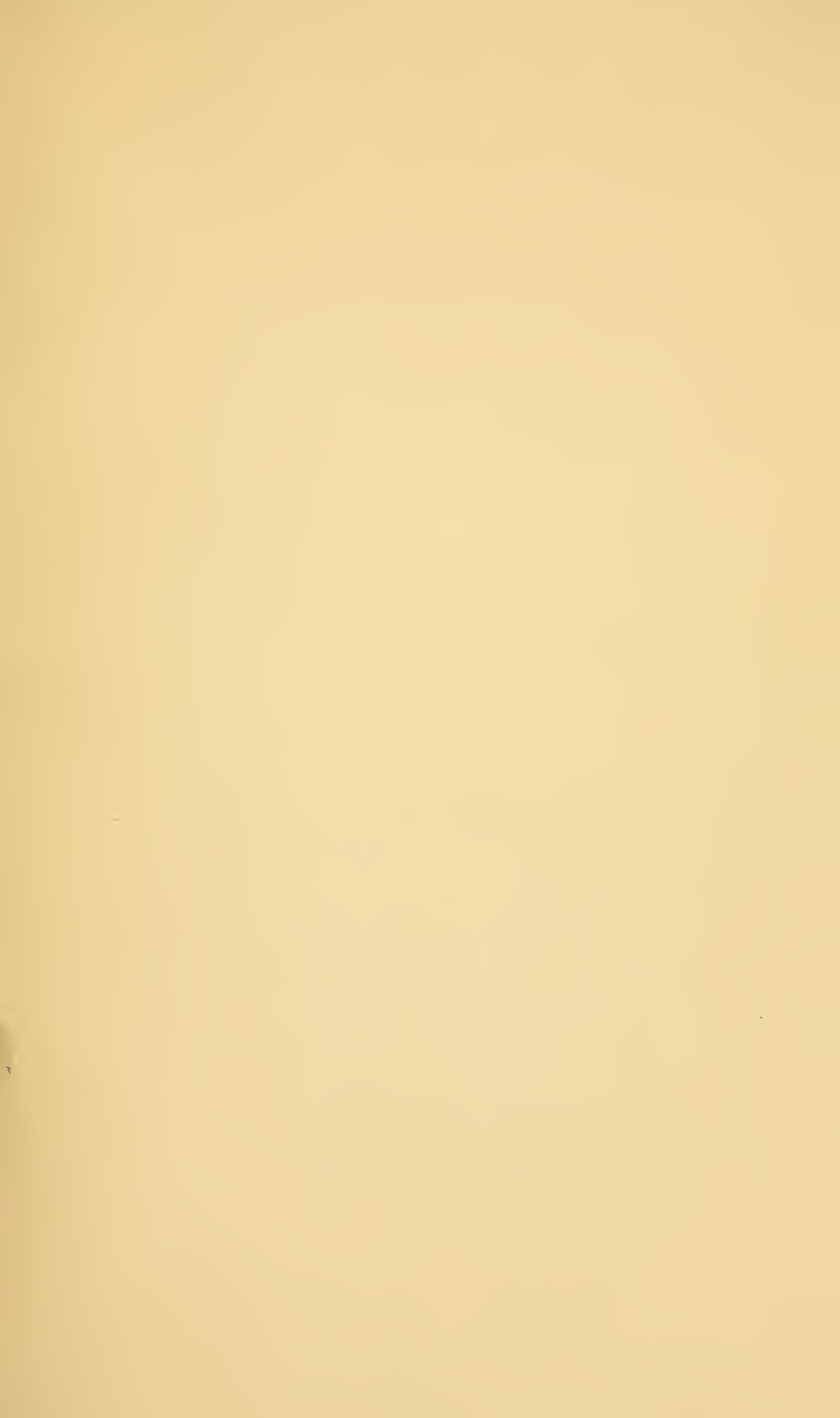